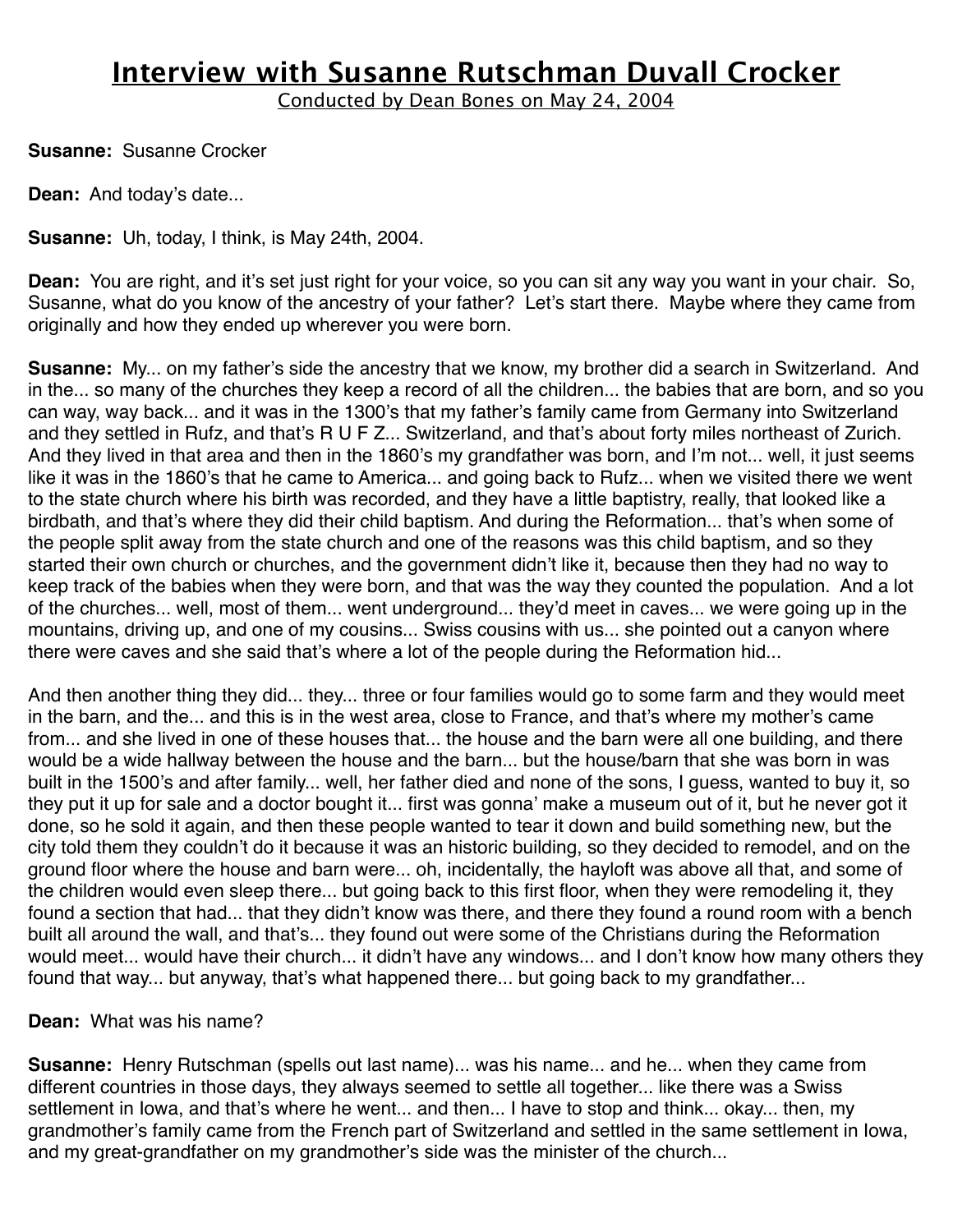Conducted by Dean Bones on May 24, 2004

### **Dean:** Oooooh....

**Susanne:** Now my grandfather Rutschman... he belonged to the state church in Switzerland, but when he came to Iowa then he joined with the Mennonites... from there a lot of them went to Missouri, and that's where my father was born, and somewhere along the line... and this was in the 1890's... they heard about the mountains in Colorado, and so they started for Colorado... well, when they got to western Kansas, there was a Mennonite... uh... yes... well, no, I'll say a Swiss settlement there, and the people from Missouri stopped to visit before going on, and they were told how they could take up a homestead, and that sounded good to them so they stayed there. And they started the Mennonite church, and that's the one where I have visited on my trip...

### **Dean:** And the name of the town now?

**Susanne:** Oh, Ramson... R A M S O N (spells out name)... it's about two hundred miles west of Witchita... and my grandparents had ten children and I think it was quite evenly divided, five girls and five boys, and I don't know where my grandmother heard the news, but she heard there was a Swiss settlement in Whitewater, Kansas... that's about forty miles northeast of Witchita, and for some reason she thought that her girls would have a better chance at getting married, or find better husbands in Whitewater than at Ramson... so the family... and I think they were probably the only ones... left and moved near Whitewater, and that's where I was born.

### **Dean:** Hmmmmm...

Susanne: And my father, by that time, was in his upper twenties, he wasn't married, but he started buying a farm and then my mother in Switzerland... one of her sisters and husband moved to Illinois, and after being there about a couple of years, they went back to Switzerland for a visit, and my aunt's husband wanted to go back to Illinois, but my aunt wouldn't go unless my mother went with her, and my mother didn't want to go, but her parents didn't like her boyfriend and they just insisted... they said, "GO!"... they bought her ticket and bought a trunk and she said that she just kept telling ʻem that they were packing her coffin... but she did go and another brother... yes... another brother and his wife went, so there were three couples... and they were in Illinois for a while, then heard about Kansas... the settlement at Whitewater, so that's when they moved there, and that's where my mother and dad met.

Dad's... oh, I might just say this... when my dad proposed, my mother said she would only marry him if he promised that they could go back to Switzerland for a visit... he said, well, as soon as the farm is paid for we'll go... well, let's see... about seven years and two children later they did get to go, and we spent about three months there one summer... came back and... as my brother was going by and now a few more years went by... he was twelve, and he was getting old enough to help on the farm, my dad felt the farm was too small, so he put it up for sale and he started looking for larger farms, and about that time, my grandmother... my father's mother... fell down the basement stairs and... she'd been scrubbing the kitchen floor, and then when she was through she was takin' a the bucket and mop down in the basement... the steps were steep and no railing... and she fell and died as a result of the fall...

### **Dean:** Hmmmmm....

**Susanne:** Well, after the funeral, some friends of my mother's came to visit Kansas from Oregon and when they had... when the friends found out that dad had sold the farm, he says, "Well, come to Oregon! It looks a lot like Switzerland." And my mother was having a hard time with the weather in Kansas... summer was so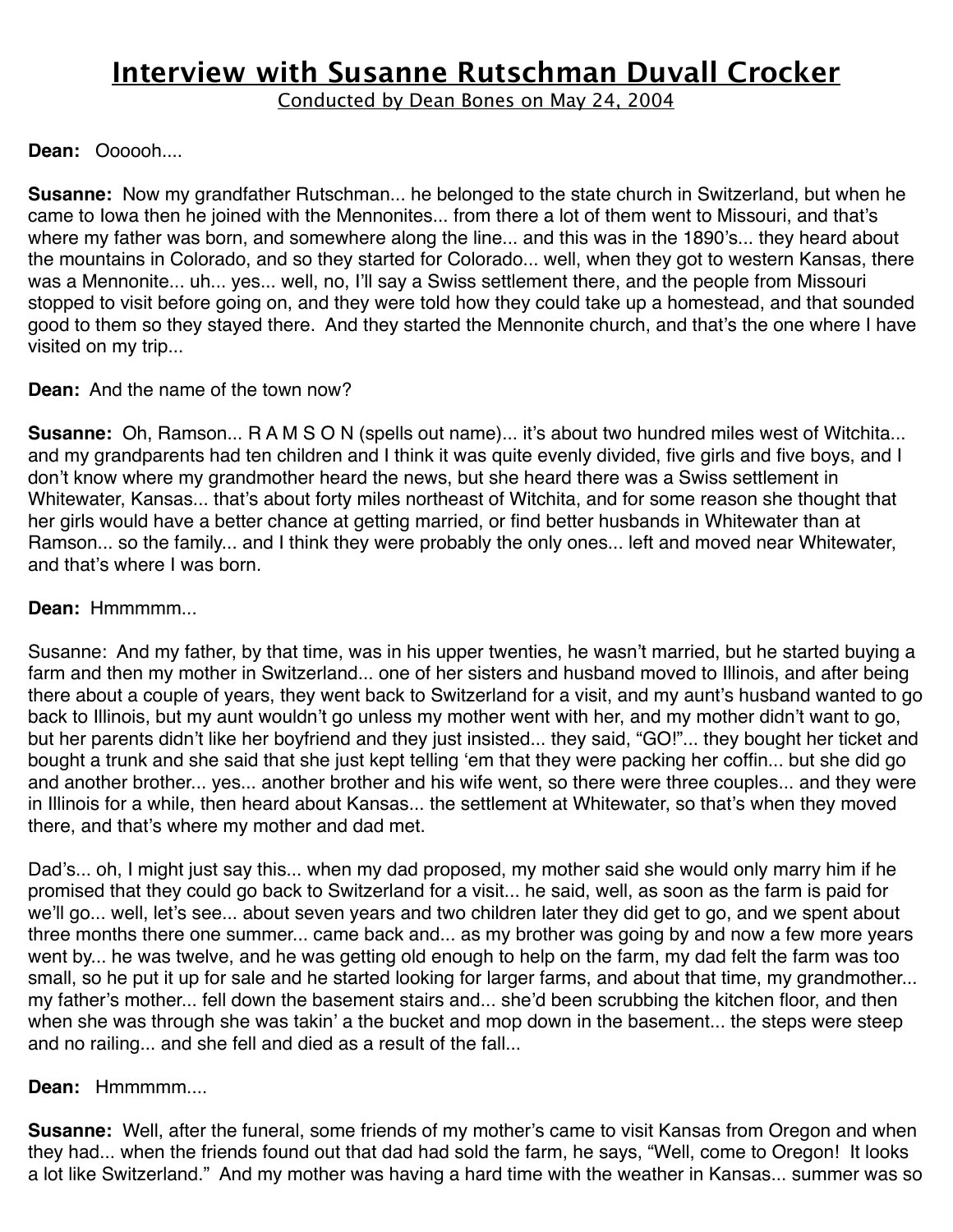Conducted by Dean Bones on May 24, 2004

hot... the doctor recommended that they move further west, like even Colorado... and the folks were thinking of Colorado... but when the Roths came and told ʻem about Oregon, they decided that they'd come out here, and the friends lived in Salem... and we lived there for two years, and my dad got a job in town... oh (chuckling)... I might say this right along that... when we moved to Salem, my folks rented an apartment, and it was a three room apartment... had one bedroom and all four of us slept there... and a kitchen and then a living room... and my brother and I had been raised on the farm and had the run of the place, and here all of a sudden we were cooped up in a little three bedroom place... (laughing)... we were upstairs... there was no carpeting on the floor, and the people that lived below us were always banging on the walls because my brother and I were making too much noise!

So... my dad bought a lot and had a house built and we lived in Salem two years and he was getting itchy feet to get back on a farm, and they had started looking at the farms in the Salem area and decided to go back to Kansas for a visit to see if they really wanted to stay in Oregon. So in June of 1929 we went back to Kansas to visit, and they didn't have to stay there very long to know that they preferred Oregon.

### **Dean:** Hmmmmm.....

**Susanne:** They hated to leave all the relatives, but they decided they still liked Oregon better. And so we did... dad did buy the farm, and that was in August, and my dad sold the farm... that paid the people that bought it... paid him for the farm... anyway, he came to Oregon... these friends advised him to invest the money... I think it was the Portland Electric Company... and he did, and he got good interest... then of course, in August when he bought the farm, he had to draw out his money, and it was a good thing because it was the following October that the Crash came.

### **Dean:** Hmmm...

**Susanne:** And he would have lost all his money, because the company went bankrupt. So the Lord was really with him there. But the farm was ten miles east of Salem on the Silverton/Salem Highway, and my brother still owns the farm.

**Dean:** So, Susanne, what was your dad's name?

**Susanne:** William.

**Dean:** William Rutschman.

**Susanne:** Yes.

**Dean:** Tell me about your dad. What was he like, or what are some stories you remember about him?

**Susanne:** He was a quiet person... he never had much to say... but when he said something, you listened, because it was really worthwhile. He did like to tease some, but he was a very sincere man, and just to show you how sincere he was... after I'd moved to the coast, and he and mom came out to see me and... I can't remember if it was before I was married or after... but, anyway, they were on their way back to Salem... the school bus had stopped ahead of them, and my dad didn't stop, he just went around the bus and kept going, and then it dawned on him... he was supposed to have stopped because the school bus was stopped, and it bothered him so much that as soon as they got to Salem he went to the police station and told them what he had done. They thanked him for telling them, and just told him, "Well, be sure next time you stop."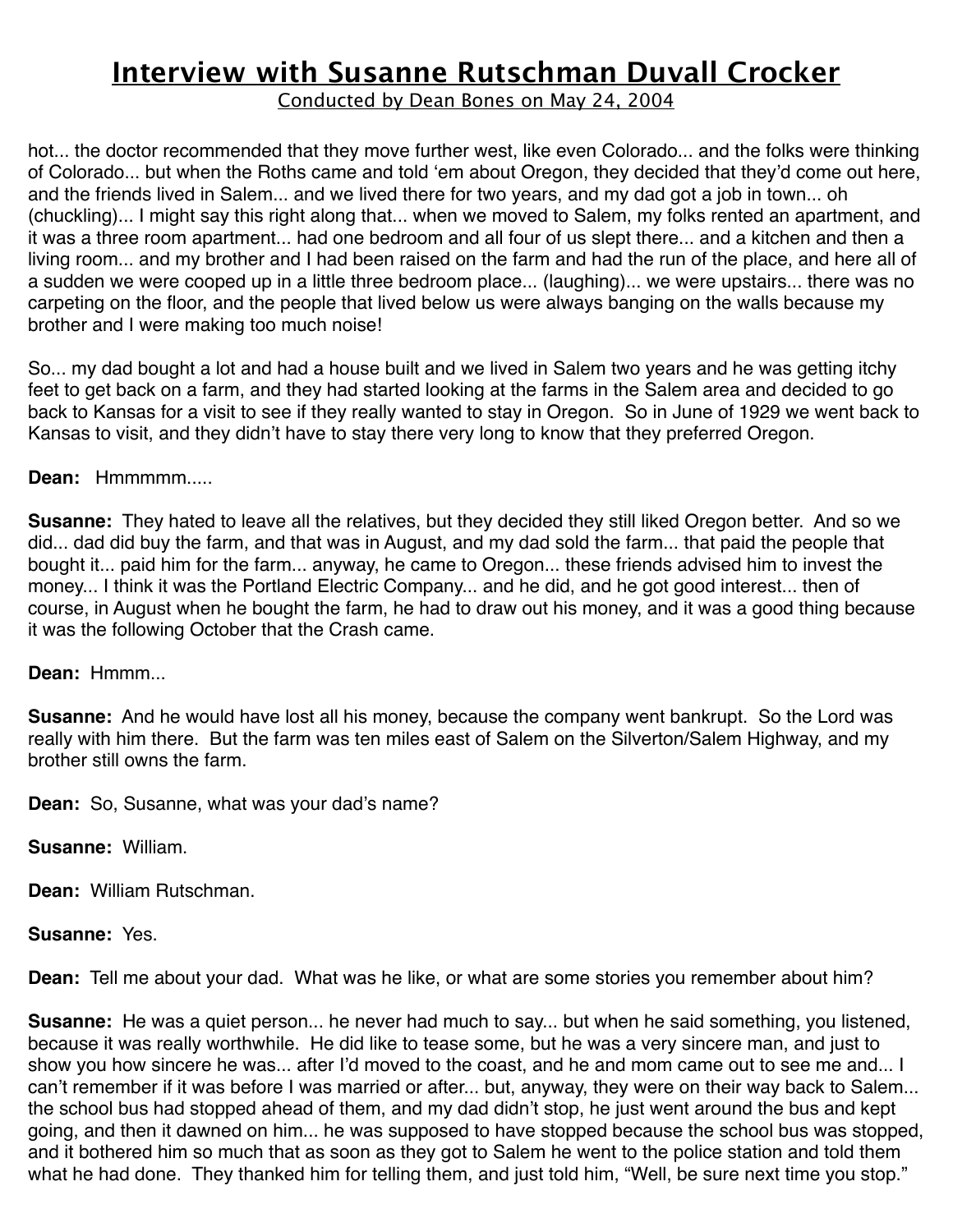Conducted by Dean Bones on May 24, 2004

But he just could not rest in peace until he had confessed what he did wrong. He... we attended the Mennonite church at Pratum... he was on the church board, and I'll never forget one time... he was chairman... he had to conduct a meeting, and poor dad... he had an awful time (chuckling)... and... but everybody.... forgot what I was doing there... but everybody knew him, so they understood... but he... and he was a real hard worker... get up early in the morning... he'd come in... he and my brother would come in and eat, then they'd stretch out on the living room floor, on the carpet and tell my mother to wake them in ten minutes... and that's what she'd do, then they'd go out and work ʻtil dark.

**Dean:** Hmmmm... what do you think you've learned from your father? What are some lessons maybe you've learned from him?

**Susanne:** Well, to do what's right... like in that incident of a...

**Dean:** Uh, huh (yes)...

**Susanne:** ... of the school bus... and to serve the Lord... I know it's kind of hard for me to really say what all I learned, but I know whenever I would start doing... when I was young and start doing something that would be questionable, I could always see my dad's face...

**Dean:** Hmmmmm...

**Susanne:** ... and I'd think, "Well, now is that something that he'd want me to do?"

**Dean:** Okay, what was your mother's name?

**Susanne:** Martha.

**Dean:** And what was her maiden name?

**Susanne:** Schirmer... and that's S C H I R M E R...

**Dean:** Okay, and what do you remember about your mother, or what are some stories you can tell about her?

**Susanne:** Uh... she was a real good singer... she had a high soprano voice... you could hear her sing above everybody else... she just couldn't seem to sing soft... my brother inherited her singing voice... my dad sang bass and I sang alto, but we were just average... we weren't outstanding like those two were... and she also liked to play jokes on people... I wish I could think of it... she told us about one she played on a man that came calling in Switzerland and she didn't like him, but I can't remember it. (chuckling) I'll probably think of it later.

But, earlier I said that when it came to leaving Switzerland, she didn't want to at all, and really that changed, I think, a lot of her... overall outlook on life. In Kansas, whenever a letter would come from Switzerland, if my brother or I or dad would get the mail and we'd see there was a letter from Switzerland, we'd take it in and give her the letter, and then we'd all go out, because we knew that she was going to cry and cry... that kept on for years, even when we moved here to Oregon... she'd get letters from Switzerland and she'd cry...

**Dean:** Hmmmm....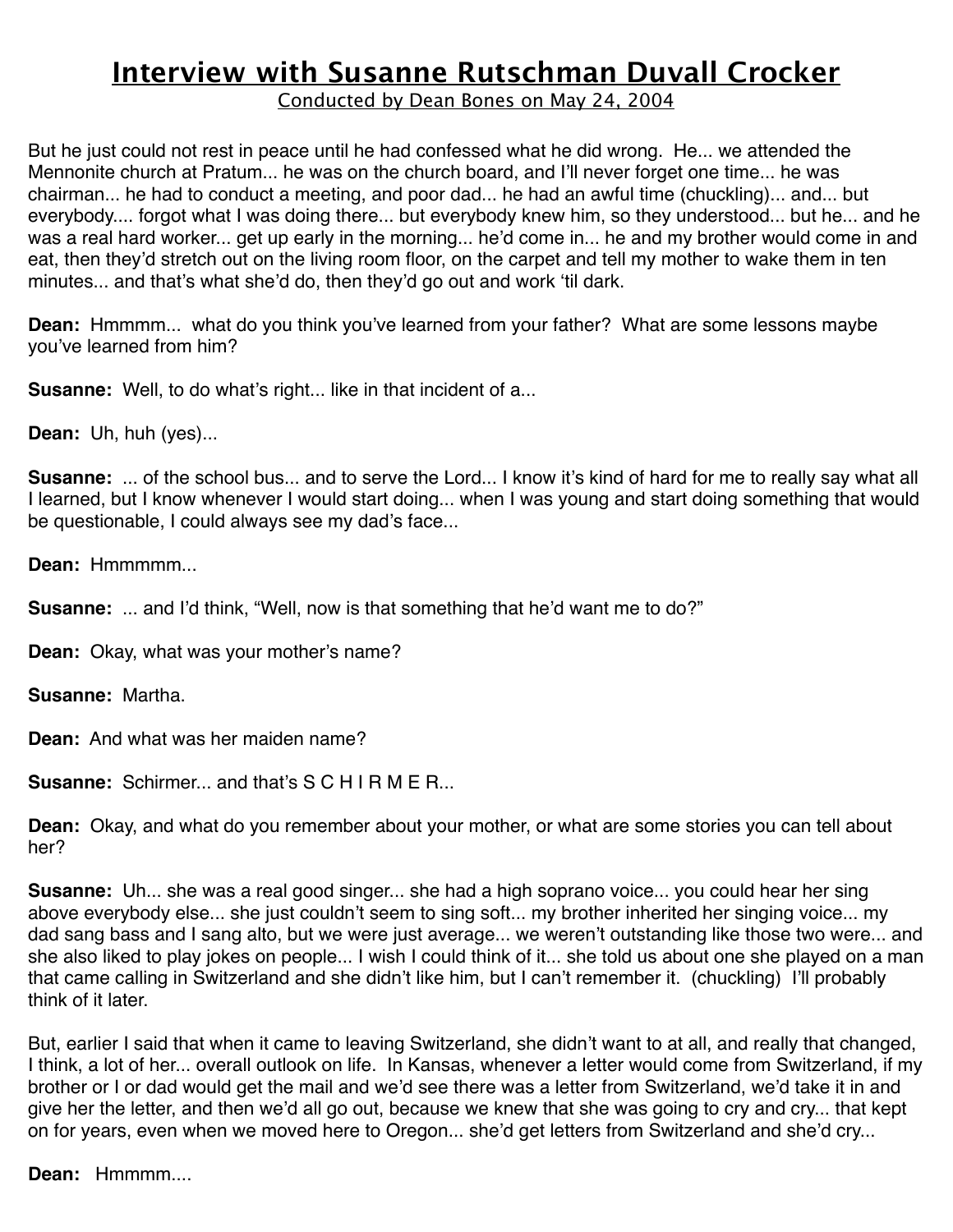Conducted by Dean Bones on May 24, 2004

**Susanne:** Then after... well, I said it affected her life, it was hard for her to see the bright side of life... it was easier for her always to see the dark side...

#### **Dean:** Hmmmm...

**Susanne:** And then after my dad died... he died in 1971... and she was in her 80's... well, we wanted her... the year following his death, I wanted her to go back to Switzerland and stay just as long as she'd like... if she didn't want to come back, fine... but just to stay... and my brother and sister-in-law were going... so the three of ʻem went, but my mother'd only been there a short time, and she decided that Switzerland wasn't for her anymore...

**Dean:** Hmmmm...

**Susanne:** Even in the early ʻ70's not too many had refrigerators, so if there was any food left over, they'd leave it sitting on the counters, or put it in the cupboard, and mom was so fussy about putting everything in the refrigerator, and she just couldn't stand to think about eating that food that hadn't been refrigerated... and the aunt she stayed with... her sister... was in an apartment, but they didn't have their own bathroom, so they had to share it with three or four other apartments, and of course she didn't like that... but she ended up staying about a month...

**Dean:** Hmmm...

**Susanne:** ... and decided that this was the place for her (chuckling)... after all those years... and she was a strong Christian, too...

**Dean:** So what lessons, if you can think of some, do you think you learned from your mom, or what do you remember about her the most?

**Susanne:** Well, I said she always looked on the dark side, and to me... yes, she had happy moments, but I could see so much... how miserable this made her feel... and it just colored her life so much that I made sure that when anything happens, I look on the bright side, or praise the Lord for... I try to start looking for something good about it, even though, maybe, it could be bad... but I just have learned not to let anything get me down, take it to the Lord, of course, but... my dad was sort of happy-go-lucky in some ways, so that's more the way I've wanted to be.

**Dean:** So, Susanne, as your family sat around, maybe, in the evenings, were there any stories that you used to hear a lot about ancestors, grandparents, or when they grew up that you remember?

**Susanne:** Well, in western Kansas, the family... the Rutschman... well, all the families built sod houses...

**Dean:** Hmmmm...

**Susanne:** ... and my dad liked to talk some about the sod houses, and he said, you never knew when... you'd go into a room, and they never had too many rooms, but you'd see a hole, and snake sticking his head out... because a snake would someway live in the walls... one day, he says, mother went in the bedroom where there was a crib... the baby was in the crib, and here was this snake... and a time or two they'd even be curled up on the bed or furniture... (chuckling)...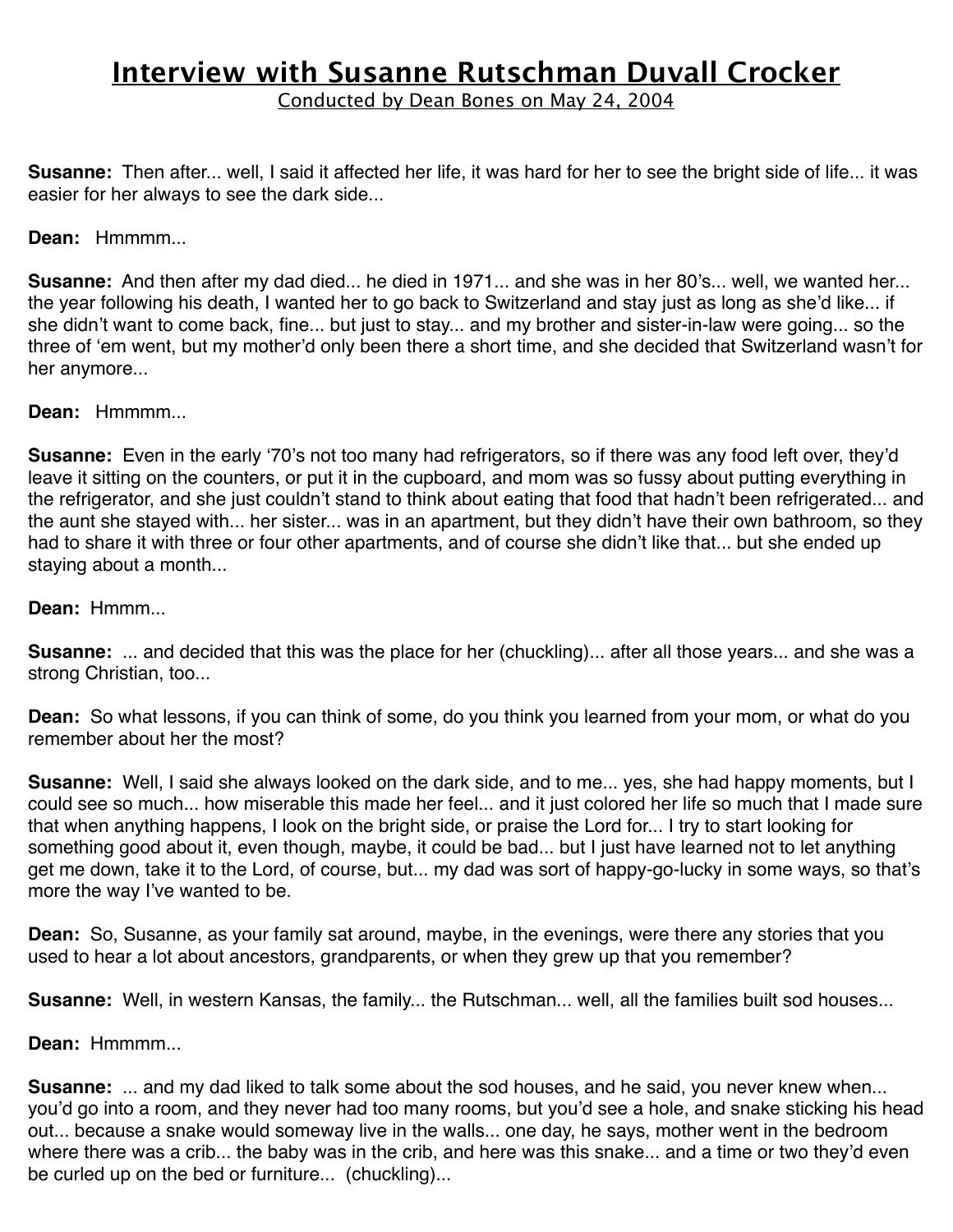Conducted by Dean Bones on May 24, 2004

And sugar was very expensive there, so they'd buy molasses for sweetening, and they'd buy a barrel of molasses, and they'd someway remove the top of the barrel... then my brother or my grandmother would stretch a cloth across the top of it, and for some reason they had a goat, and one day the goat leaped on top of that barrel of molasses with the cloth on it, and he sank... or she sank into that molasses (laughing)...

**Dean:** (laughing)...

**Susanne:** ... and they had a very sticky goat... and it had... it startled it so that it had a BM... a bowel movement in that molasses, and they couldn't afford to throw that molasses away, and they tried to clean it out as good as it could, but my dad said that every once in a while they'd find those little round deals... (both Dean and Susanne laughing heartily)...

**Susanne:** ... but even in spite of all that, my dad's favorite cake was molasses cake...

**Dean:** That's a great story! So, if you don't mind saying... when were you born?

**Susanne:** No, I don't mind saying... I was born November 26th, 1916.

**Dean:** And your brother?

**Susanne:** May 23rd... yesterday was his birthday... 1914.

**Dean:** And there were just the two of you children, right?

**Susanne:** Yes, just the two.

**Dean:** So, tell us about your brother... what he's like or any stories as you grew up with him... and what's his name...

**Susanne:** His name is Roy, and my mother had the perfect family, as far as she was concerned... she didn't want a large family because she also came from a large family... there were nine children in her family and ten in my dad's... and she wanted the boy first and the girl second, and that's exactly what she got... but the reason she wanted the boy first was so that he could look our for his sister when they went places... well, I had different ideas about that... I didn't want to be looked out after by my brother, so we used to really clash a lot... he'd try to tell me what to do, and a lot of the times, I didn't agree with that... (chuckling)... but he was good to take me places as we were growing up and he was driving... he'd even take me on dates...

And as he grew up and as we grew up, Christian Endeavor was the thing in all the churches, and he was just real active in Christian Endeavor... I don't mean our church, but in the county, they would meet, and statewide... and he did work in the county and some in the state, too... in fact, they even would have their national conventions, and I can remember a couple times when they went to... seems like one was in Detroit, and another was in Florida, but they'd drive to it... I worked in Christian Endeavor, too, but just locally...

**Dean:** Hmmm.... so let's...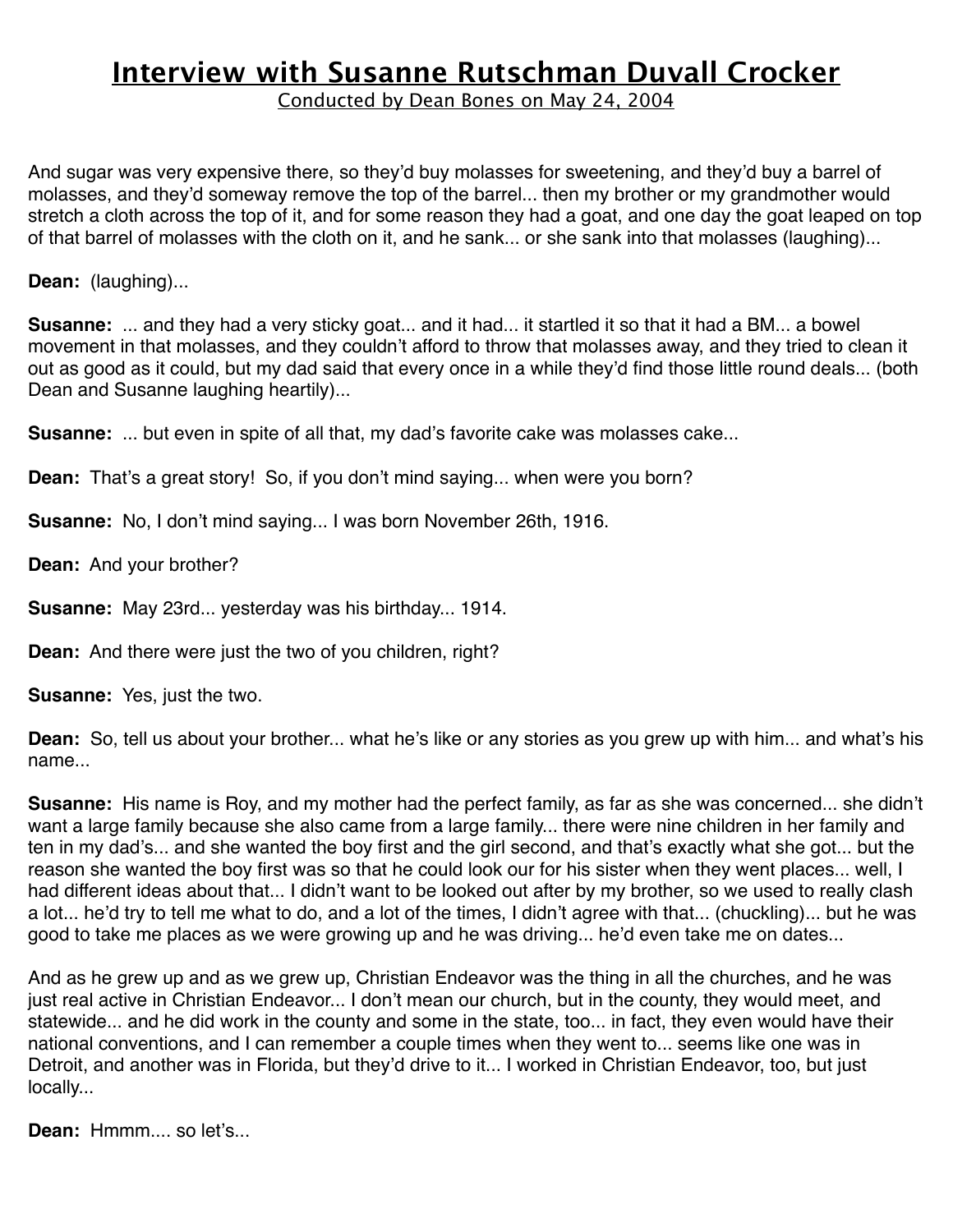Conducted by Dean Bones on May 24, 2004

**Susanne:** Oh, and he was a singer... in fact, he has sung in church choirs... well, for a while he was the director at the Mennonite Church, but mostly he just sang, and he sang in church choirs up until about two or three years ago, and the only reason he quit was because of hearing... he had to wear a hearing aid, and it was hard for him to sing with a hearing aid...

**Dean:** So, let's go back to when you were younger... what are some chores that you used to have as you grew up at home? What was expected of you?

**Susanne:** Keep my room clean, and then as I got a little older, then I had to dust... I dusted all the furniture... and then... yeah, we had a vacuum cleaner, and then finally my mother had me do that... and she had never really had me cook much... she liked to be alone in the kitchen, so she'd have me clean house, and she'd do the cooking... except cakes... she didn't like to bake the cakes, so gradually had me do that, except for one kind, and that was angel food... almost all her married life she was known for her angel food cakes... she'd make them from scratch... beat the egg whites and the sugar, and then after... well, after she got the egg whites beaten, then it was my job to gradually add the sugar and flour, and... but her... they would raise real high... and she liked to bake ʻem in a wood stove... and she just felt as... electric stoves started taking place of the wood ones, she didn't think they baked as well, so it was a long time before she finally gave up her wood stove.

**Dean**: What about family life at home... what... um.... what was a typical day like for you, or what were your evenings like as a family... or weekends... what were they like, also?

**Susanne:** Evenings we... I can always remember that's when mom and dad read the newspaper, and then when we were small... just before my brother and I'd go to bed, they had Hurlbut's Books of the Bible... it was a good deal like the Living Bible... but anyway, the stories in the Bible were written in versions that children could understand, so they always read one of the stories for us. And then also my brother... as my mother and dad would read, I'd play with dolls and Roy would play with... he liked erector sets, and he was always building things... mechanical things... and as we got older, weekends we'd play checkers... the four of us... or Rook... and then it seems like... yeah, there were two other games... Authors and Old Maid.

**Dean:** What were weekends like at your home?

**Susanne:** Saturdays was getting ready for Sunday. My brother and dad, they'd... you know... do their regular farm work... but Saturdays my mother and I cleaned house and my mother would bake and get everything so that on Sunday she didn't have a lot of work to do as far as cooking.

**Dean:** And then Sunday...

**Susanne:** Oh, I might say this... in Kansas, also on Saturdays, we'd go to town then and do our weekly shopping and dad would have several cans of cream that he'd take to the creamery and a lot of eggs. In Kansas he raised... had at least a thousand chickens... so we always had to haul those to market... Sundays... it was all... just got up and went to church, and I can remember the horse... my dad was the last one in church to finally give in and buy a car... (chuckling)... and I can remember we'd be driving down the road and dad would say, "Gettap!" He'd forget he was in the car! And he'd say, "Gettap!"

But Sunday after church... in those days, you always had company... whether it was... it could be friends, it could be relatives... and if a Sunday came and you didn't have any company and you weren't invited out,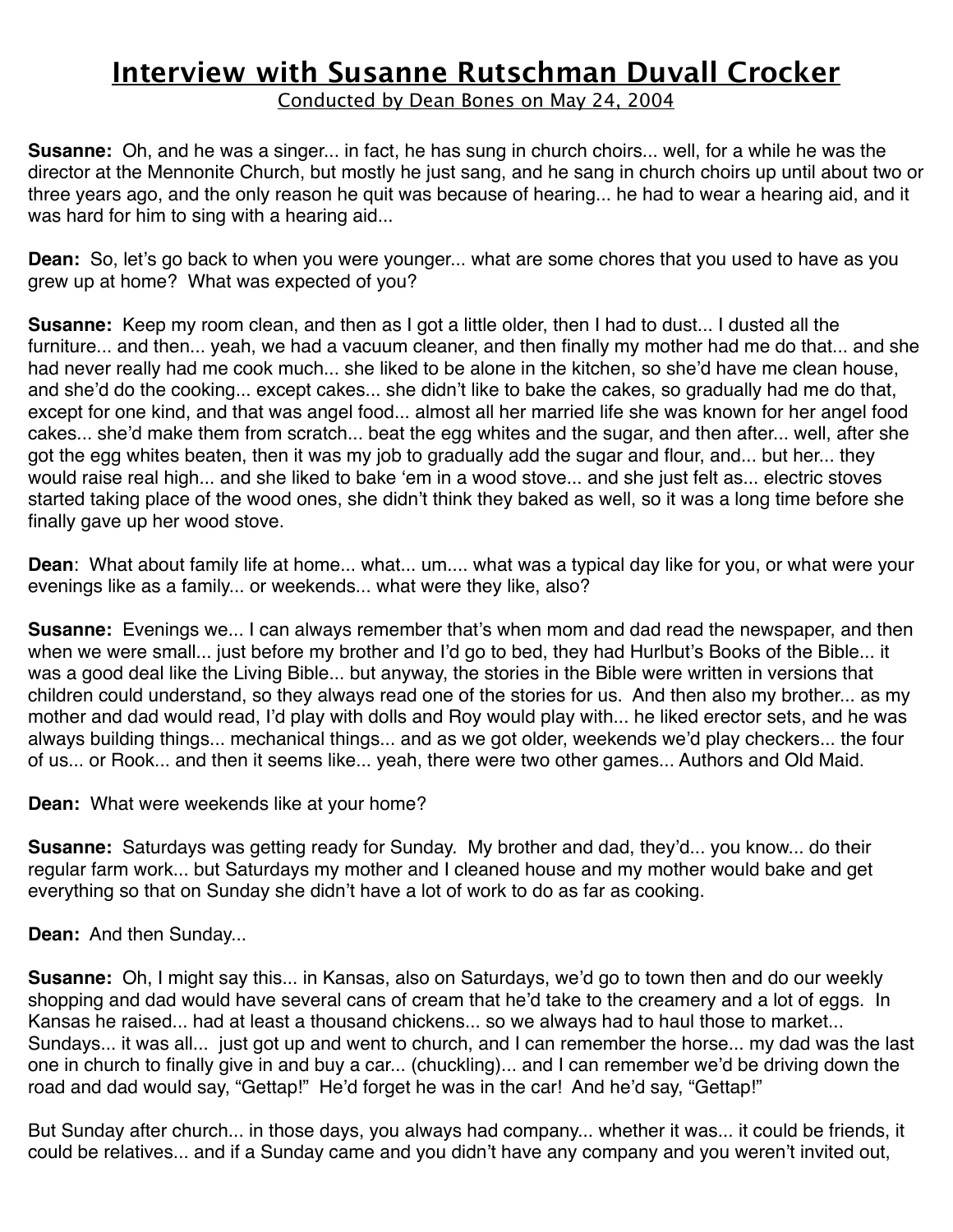Conducted by Dean Bones on May 24, 2004

that was just devastating... and that again was in Kansas... when we moved out here, they did it some... that is, invited company, but not as much as they did in Kansas.

**Dean:** So, when you were a child... you mentioned traveling to Switzerland at one point... are there any other trips that your family ever took, or could they go with a farm?

**Susanne:** It was hard to go with the farm... the only trips that I remember that we made is we'd go to western Kansas to Ransom to visit relatives and friends... one of my dad's brothers had a girlfriend in Ransom, so he ended up going back there and marrying her and just staying there.

**Dean:** Hmmmm....

**Susanne:** ... but we had cousins, and dad, especially, had friends... and I can remember going to funerals... in fact, this Gertrude... this cousin of mine that just died... I can remember going to her father's funeral...

**Dean:** How was she related to you?

**Susanne:** Her father and my grandmother... my paternal grandmother... were brother and sister.

**Dean:** Ooooh... what about events that you might remember that happened during your growing-up years? Could be national events, or maybe some tragedy or exciting thing in your family... or the community...

**Susanne:** We really didn't have much excitement... I can tell you what happened when my finger got cut off...

**Dean:** Okay...

**Susanne:** I was twelve years old... we were living in Salem, and I was staying in a girlfriend out in the country for a few days, and when my folks and brother came to pick me up, my brother was all excited... while I was gone, the folks had bought a vacuum cleaner... a salesman had came and demonstrated it and they ended up buying it... and he says, "You can even dry your hair with it!" Well, that's when I perked up my ears.

Well, as soon as we got home, I washed my hair. And then I went in the room where the vacuum cleaner was and... oh, they had showed me... on the front... it was a Hoover upright... in the front was the place where you... there was a little cover that you moved over, and a hole you hooked the hose on it, and that's where the suction was so that you could clean furniture, around the edge of the rug and so on... and they had shown me that, so I decided, well, that must be where I'd dry my hair... so I attached the hose and it was sucking in my hair! And my mother came in and she wasn't very happy about me washing my hair and trying to dry it without talking to her first... and she says, "That isn't where you put it!" Well, I was supposed to have taken off the bag where the dirt goes, ʻcause that's where the blower would be... but anyway... she didn't turn off the vacuum cleaner... oh, when I was letting the... using the suction on my hair, I also let it... put my hand in front of the hole and had fun, you know, with it sucking my hand in... well, my mother came in and she said that wasn't the place to have it... she didn't turn off the vacuum cleaner, but she took off the hose, and she started off the bag... well, I'd had so much fun letting my hand get sucked in, so I did it down below on the machine...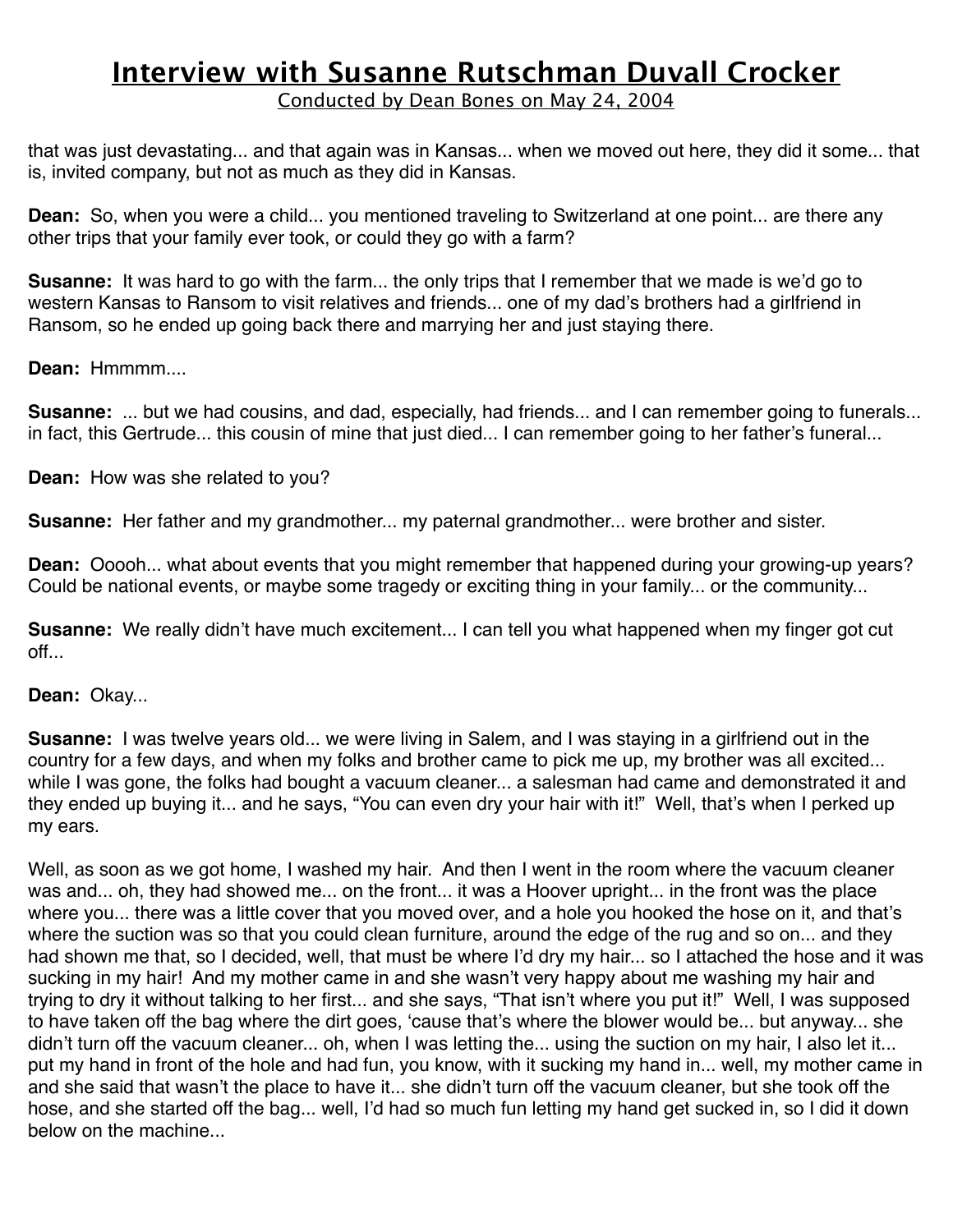Conducted by Dean Bones on May 24, 2004

Well, unbeknownst to me there was a fan wheel there with nothing in front of it, so I put in my hand like that, and it cut my finger even... well, the end of the fingernail... and it happened so fast, I really couldn't say... I didn't feel it, but when I pulled it out, there was blood squirting out all over and I screamed, and the whole family came running... but anyway, they took me to the hospital, and I got to spend the night there... (laughing)....

**Dean:** Do you remember that as a particularly traumatic time at all for you, or...

**Susanne:** Well, I guess the one thing I learned was if I didn't know about something, always ask somebody who did know about it! (laughing)...

**Dean:** What about holiday celebrations, Susanne? What were they like for your family? Which holidays did you really celebrate and what were the celebrations like?

**Susanne:** Oh, when we were in Kansas, Thanksgiving was the big, big one... my grandmother was living... she was the one that died about a month before we moved to Oregon... and here she'd have ten children, and eight of ʻem were married... in fact, when she fell down the stairs, she was cleaning the house because the next day her youngest son was going to get married. And she and the youngest daughter was still home... not married... but anyway.... they were all the rest... eight of ʻem were married and all had children, and on Thanksgiving we would... she would have everybody come, and there were so many that the kids were... well, and even... yeah... well, the older ones more... I can't remember the uncles doing it... but the older cousins would go jack rabbit hunting... and my dad was quite a camera fiend for those days, and he was the only one in the family, really, that had a camera... it was an Oak Hill Kodak, and he had a tripod... but he always got everybody together for a family picture at Thanksgiving... and I can remember the kids would be in front with the taller ones in back, and some of ʻem standing on a fence, but in front of the kids in front were maybe a dozen jack rabbits that had been shot that day. I can't remember when... if it was stormy, ever, but I just remember everybody running... kids running all over the place... and Thanksgiving was always a big day... and after grandmother died...

(end of first side of first tape)

**Susanne:** ... they meet now in the church basement... the Mennonite church that I attended when I was a child. I've been to a couple of ʻem... I go back... went back twice at Thanksgiving... and Christmas... we really didn't... I can't remember too much going to any of the relatives, or having company... I remember more that my mother would cook something special, and my brother and I would play with the toys... I always got a doll... I was... that's the only thing I ever wanted to play with was my dolls, so at Christmas I'd always have a new doll, and my brother would have something with wheels on or another erector set or something... so we always wanted to play with our toys. Birthdays were remembered, but mostly with a cake...

**Dean:** Easter, or Fourth of July... anything?

**Susanne:** Mmmm... no... when I was home, Easter was a big day as far as choir singing, and maybe Easter sunrise... then it just seemed like we all wanted to go home and rest. Fourth of July, generally, was a big church picnic.

**Dean:** Hmmm... what about community gatherings? Do you remember any of those times as you grew up for some reason, or was it mostly church gatherings?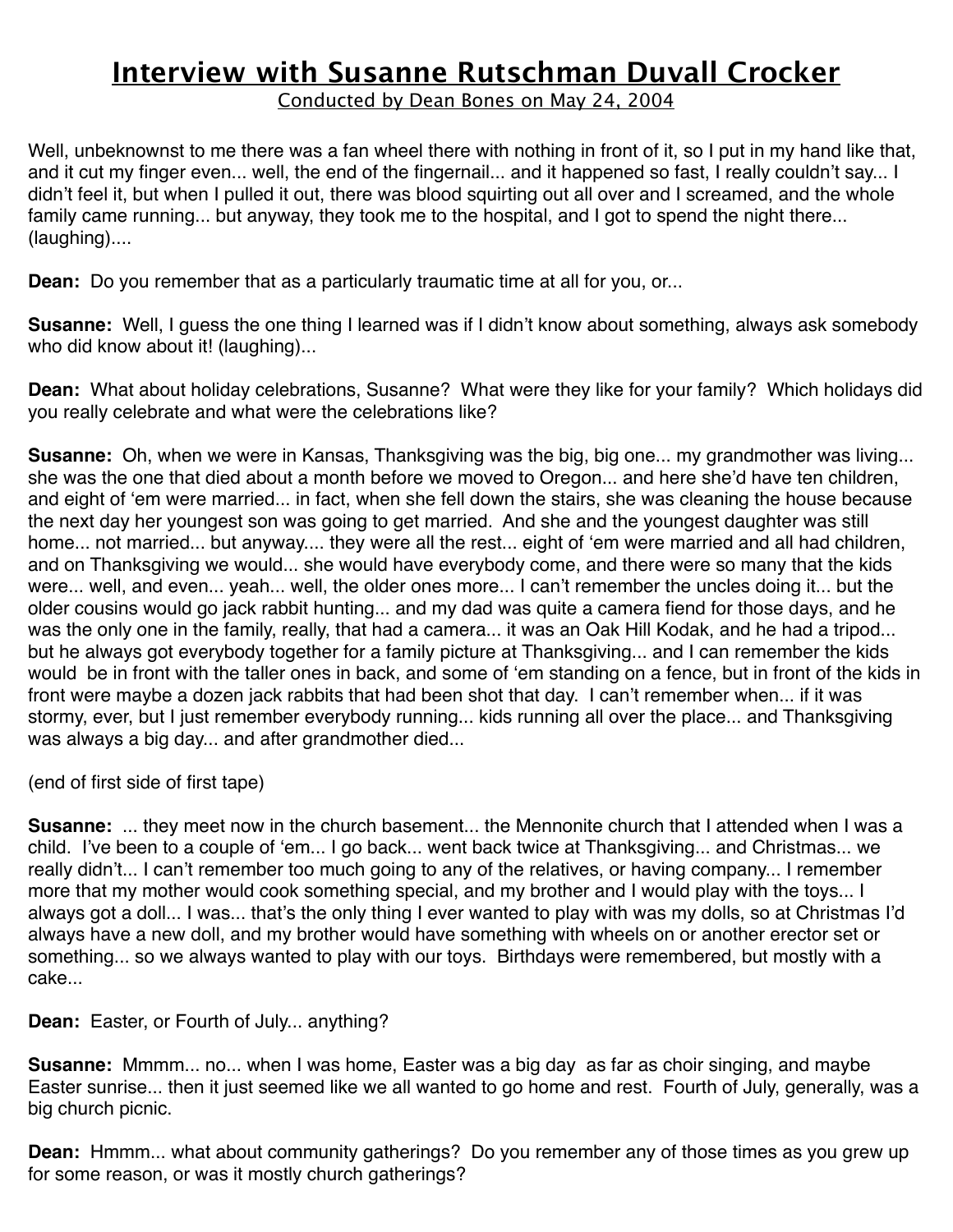Conducted by Dean Bones on May 24, 2004

**Susanne:** Well, most of it was church gatherings, and my folks, especially my mother, didn't think we should have too much to do with the community gatherings because they weren't church related... but, when we moved on the farm, the little country school was in one corner of our farm, and I attended eighth grade there... and they had a community club that met once a month, and they'd have some kind of a program and then refreshments, and so my brother and I would try to go as often as we could, but at one of the meetings... we were four miles from Silverton... and there was some... a dance class from Silverton came out... it was tap dancing... and my mother was shocked... really shocked! She almost got up... she wanted to get up and walk out, but we talked her into staying... and after that, she rarely would let us go to it.

**Dean:** Hmmmm... let's talk about your schooling years... what do you remember about going to school.... from the earliest memories...

**Susanne:** My earliest memories was of a little one-room school house, and if we had fifteen or sixteen, that was a large amount, and in the back of the room there were four big double desks where the special eighth graders... or sometimes the seventh and eighth graders sat...

### **Dean:** Hmmm....

**Susanne:** .... and it generally always would be two and then there were two girls... but if the teacher wanted to punish one of the older kids, he'd make a girl sit with a... he or she would make a girl sit with a boy, and that would embarrass them to death... and in front of this... on the front it was raised, just one step, and that's where the teacher's desk was, and in front of all the desks... one on each side was a long bench, and when it was your class's turn to recite, then you'd come up and sit on this long bench...

### **Dean:** Hmmm...

**Susanne:** In Kansas we had the outside toilets, and had a big stove in the middle of the room and they burned coal, and everyone who sat near the stove would roast, and the ones on the edge would freeze (chuckling)... then we moved to Oregon to Salem, and all of a sudden I was in a classroom of around twenty-five kids... I was in the fifth grade... they were all fifth graders... and here were all these other rooms with all the children, and here I was used to just fifteen or sixteen... my brother was seventh grade, so he went to junior high... in fact, the junior high in Salem is still... they still use it... Parrish Junior High School... but, imagine for him... going from a one-room school to one where every class, he had to go find another room, and it took him quite a while to get used to that. I don't think I... I know I wasn't the best student... I was quite hyper, and always liked to watch what everybody else was doing instead of doing my own thing.

**Dean:** Okay, keep going through years... as you went through grade school age and then through high school... what do you remember?

**Susanne:** Well, I went to Salem in fifth... grade one... grade school... I was ??? school... then we... dad had built the house and I had to move to Inglewood... then I went to the Parrish Junior High in the seventh grade... I really can't remember... Oh, I remember one field trip in the sixth grade... we went to Champoeg Park, and we didn't... the school didn't have any school busses, and so I don't know whose truck it was or anything... but it was a covered one... you know, the back was all covered... but we... no windows... the sixth grade all got into that truck and went to Champoeg... and eighth grade I went to the country school... I don't remember anything in particular about that... except the teacher did finally convince my mother and dad that I needed glasses...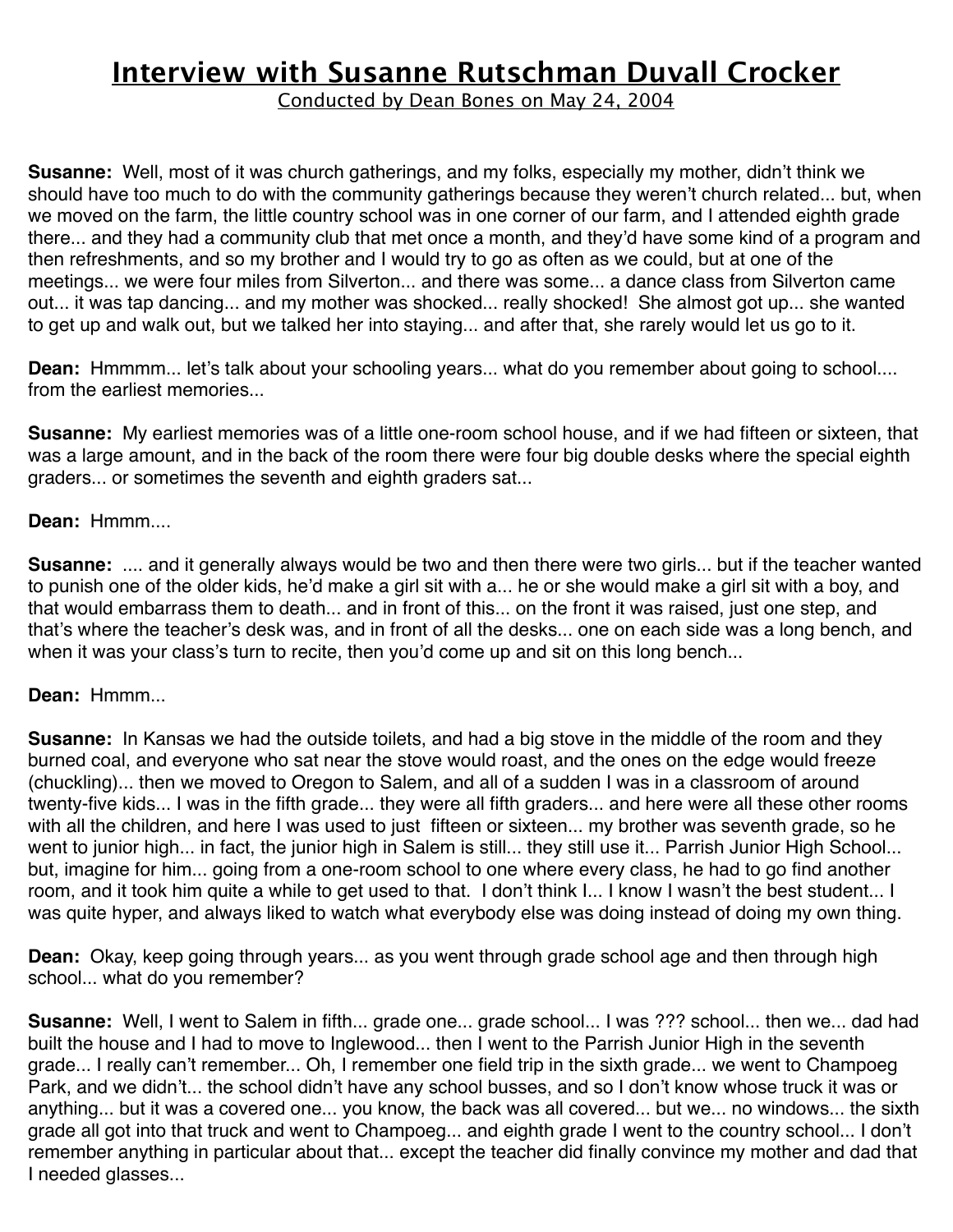Conducted by Dean Bones on May 24, 2004

In Kansas one of my teachers was my aunt... my dad's youngest sisters, and she wore glasses and whenever she put her glasses down, I'd get ʻem and put ʻem on, and then as I got older I'd tell my mother and dad that I couldn't see very well, but they figured it was just because I wanted to wear glasses ʻcause Aunt Elma did... and I couldn't convince ʻem that I needed ʻem... but by the time I was in eighth grade I was nearsighted, and I was... the teacher had given me the front seat... I couldn't read the blackboard, so that I'd have to get a chair and move clear up to the blackboard...

### **Dean:** Hmmm...

**Susanne:** That's the only thing I really remember about the eighth grade... ninth, I had to... where we lived, I could either go back to Salem to the school, or to Silverton, and for some reason I thought the bigger school was better than the small one, and so I went back to Salem. And Salem High... the junior high was large enough... oh, by that time they did have school busses, of course... and it was... Salem High School was so large, and there was the... we always called ʻem the "rich ones" ... the kids that came from the homes where their parents were wealthy... they really ran the school... the rest of us, we just followed whatever they said to do...

#### **Dean:** Hmmm...

**Susanne:** ... and it really was, in a way, hard to get acquainted... you had your own little core of friends, and those of us that went home on the bus... I mean... yes, rode the bus... it was unheard of to come back... or to be in sports, you know, and have your parents come and get you, because this was right in the middle of the Depression... but I didn't feel deprived or anything... my mother made all my clothes, and... we had plenty to eat, and I always say I didn't know any better... so I was perfectly happy, and my favorite class in high school was German, and I took three years of it... the reason I... it was easy and I liked it... my mother coming from Switzerland, she spoke very broken English, and in fact, when my brother and I were born, she spoke very little English and we all spoke German/Swiss at home, and neither my brother nor I could speak much English when we went to school...

#### **Dean:** Hmmmm...

**Susanne:** So picking up German was easy... and we had a German and I was real active in it... and also, sewing... I took three years of sewing, and we had a sewing club and would have the fashion shows, I guess you might call ʻem, where we would model what we'd made... but all these activities were during the school time... in other words, we rarely had to come home in the evening... and I look back at my school life, and it was a happy time.

And in my graduating class there were 350 people, and the graduation ceremony was in the morning... oh, I can't remember what we did about eating at noon, but in the afternoon one of the theaters in town always had a movie for the graduating seniors, and my parents let me actually go to the theater... my very first time to go to a theater to see a movie, and I was so excited... but when I got to the theater I was disappointed, because it was one of the wild life... hunting or catching wild animals in Africa and taking them to the zoo... (chuckling)... and I thought they sure could have shown us something else... they let me actually come home with one of the senior boys that they knew, so that was a big event...

**Dean:** And than after high school... what about schooling then?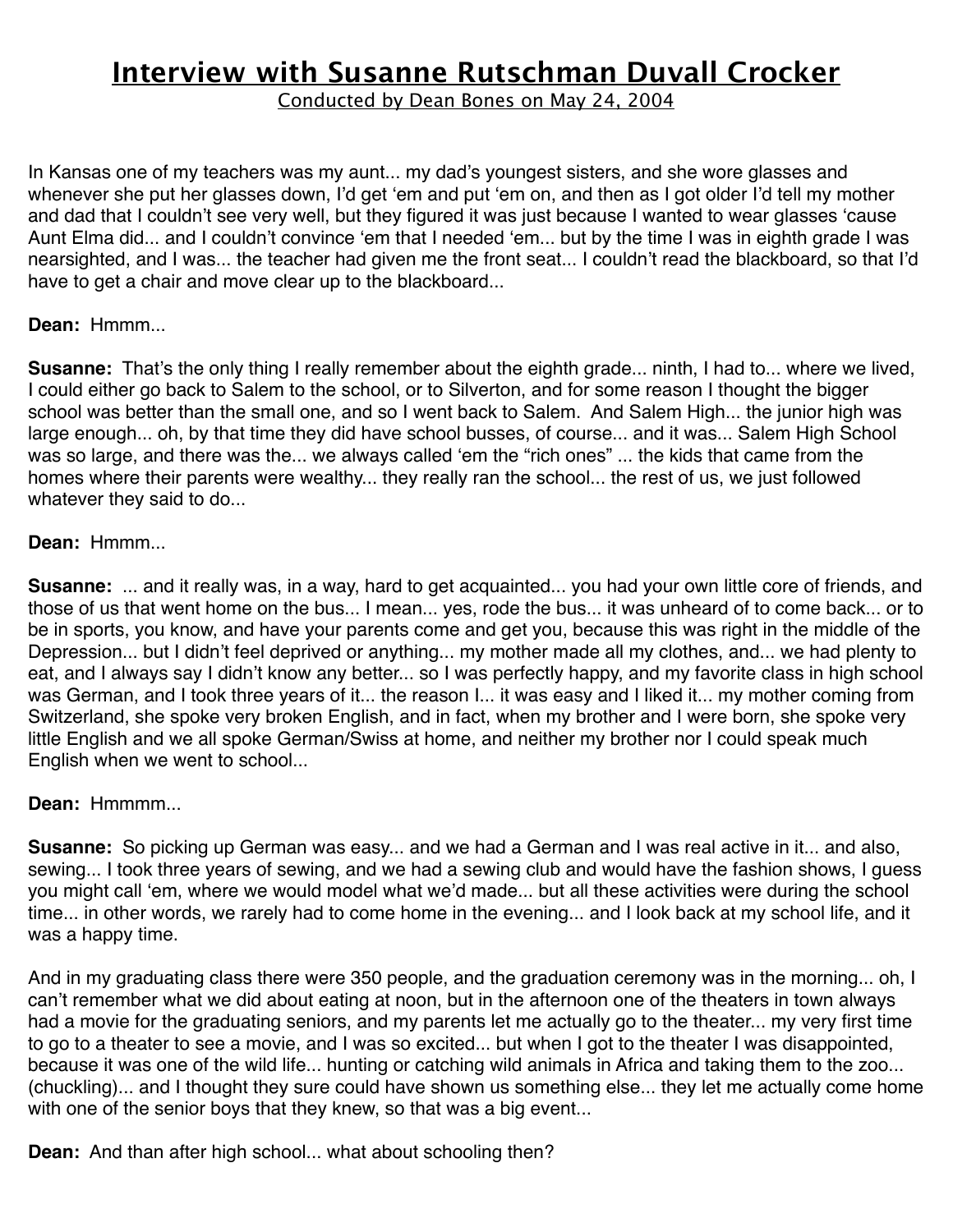Conducted by Dean Bones on May 24, 2004

**Susanne:** Okay... I wanted to go to... well, in my senior... well, it started before my high school years... beauty shops become... started being a big thing, and there was a beauty college in Salem, and I really wanted to go to beauty school, but so many of my cousins that weren't farmers, or didn't get married right away, became teachers, so my dad thought that... well, that... teaching was really the first thing I always thought I'd want to be, but when the beauty shops came along, I thought I wanted to be a beautician... but when it came to actually going to college, my dad said he'd help me if I'd go to Monmouth, but he wouldn't help me if I wanted to be a beautician (chuckling)...

And as far as earning money, when I got in my early teens, they... a lot of the farm places around had hop farms... and you had to wear gloves and put masking tape around your fingers, and then you stripped the hops off the vines, and the vines were very stickery and they'd cut your hands, you know, if you didn't use... well, then the hops went out and then it was green beans... so, I picked green beans and earned some money... but it just so happened when I decided to go to Monmouth, one of my neighbors and a cousin of mine decided to go, too, so there were the three of us, and in those days you didn't have to stay in the dorm, you could stay in private homes, so we stayed together... and it... it seemed like we had one room upstairs, and that room cost us \$15 for the three of us, so it actually just cost us \$5, and then we'd bring our food from home for cooking... and tuition was \$25 or... maybe \$45 a semester... and three semesters in a year... so that didn't take long... and we just had to go two years... and I was in the last... we were in the last graduating class that only had to go two years... starting that fall they were adding one semester a year, so they had to go the four years, and now of course it's five... but what I did, then, was almost ever summer I'd go back...

**Dean:** Hmmm...

**Susanne:** ... and then when I moved here, they started having night school classes...

**Dean:** Soooo.... did you get your first teaching job right out of college?

**Susanne:** Uh, huh (yes)...

**Dean:** And where was that?

**Susanne:** It was at Orenco...

**Dean:** Ooooh...

**Susanne:** Do you know where that is? Have you heard of it? Yes... I really didn't have any problem getting a job... I graduated in 1936, and the Depression was just beginning to lift a little... and the way I got the job at Orenco... my parents knew some people that lived there... they owned a large nursery, and they were related to some friends of ours in the Salem area... and I don't remember how we learned that they needed a teacher there, but anyway we did, and I got that job, and then I also got a job near home and I had to choose between the two... but both of ʻem were the same... teaching the first four grades and the grade school music.

**Dean:** Now you haven't said a word about music... I mean, as far as you doing piano or anything... can you tell us about how that came about?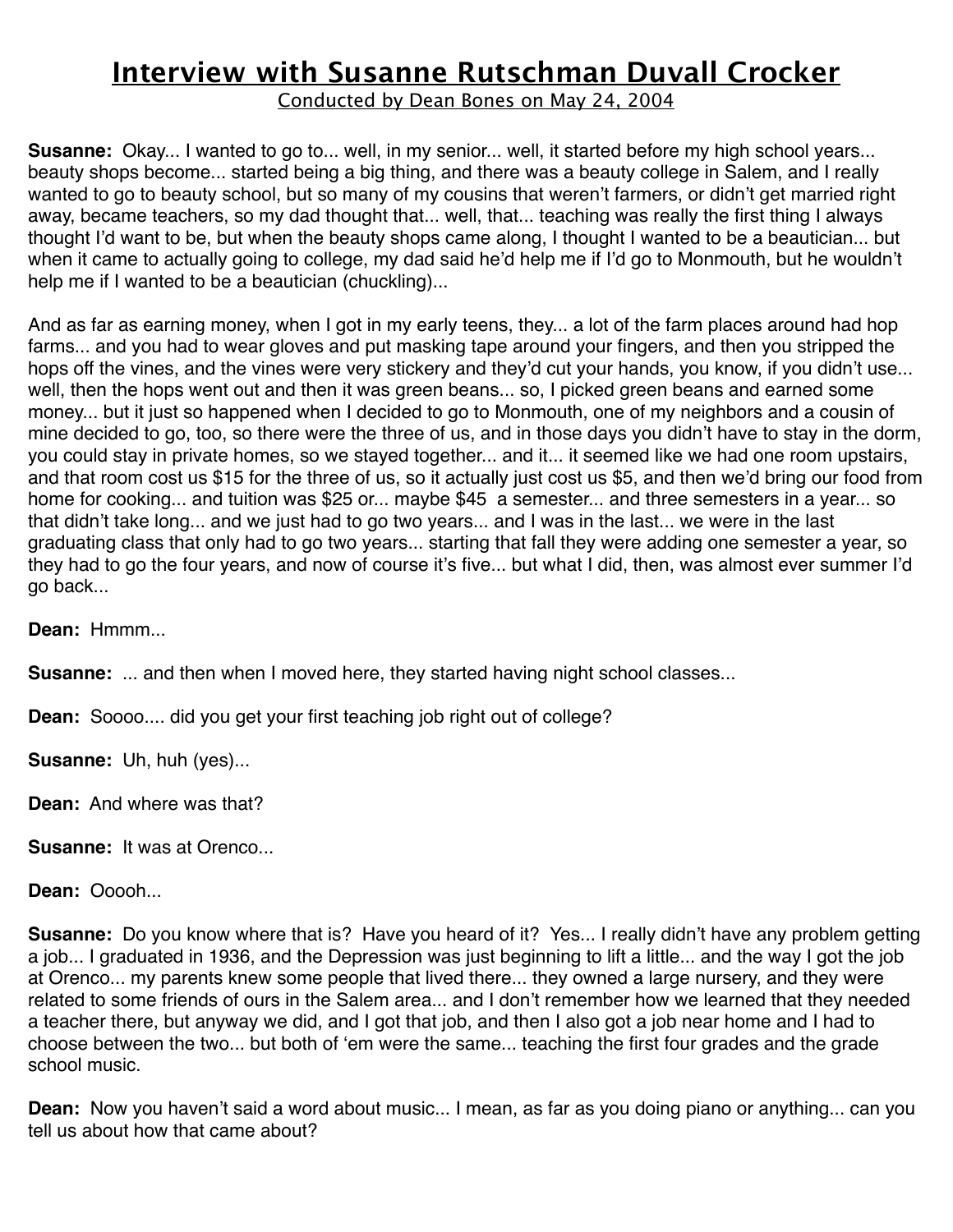Conducted by Dean Bones on May 24, 2004

**Susanne:** Yeah... well, in the Mennonite Church that I went to as I was growing up all the girls, and even some of the boys, took piano lessons...

**Dean:** Hmmm....

**Susanne:** So they were pianists ??? on there... once in a while I'd get to play for Christian Endeavor, but generally there were so many others that could play and could play better, so I really didn't do much playing at home... in college I took all the music... well, the music was my minor... I took all the music that I could, and I did some of my practice teaching... oh, our practice teaching there was most of our second year... half of the day was practice teaching... either in Independence or Monmouth, and we didn't have to, you know, do it other places... but this first school I taught the music and had programs and really enjoyed it... as far as church was concerned, they had their own organist and pianist, and I did sing in the choir... but I never got to play there.

But as soon as I moved to the coast and got my first job at Hebo, I attended the Presbyterian Church in Cloverdale, and they didn't have a pianist, so I started playing then... and I think I told you the other day, it seemed like every church I went to afterward... well, there were three of ʻem, I can't say there were a lot of ʻem... one here, the one in Lincoln City, the Cloverdale Church, then the one in Lincoln City, and then Beaver... just after I started attending, their pianist moved, so then I started playing.

**Dean:** So when did you have your first lessons... your first piano lessons?

**Susanne:** I had my first lessons when I was eight years old in Kansas.

**Dean:** Oooooh....

**Susanne:** My mother played, and she wanted me to learn... and we just had the pump organs and the first summer... oh, and I just took summer lessons, because the weather would get so bad in winter... but sometime after I started taking lessons, then they bought a piano... so I took two summers before we moved to Oregon... and after we moved to Salem and dad built the house, they bought a piano right away... both my brother and I took lessons... this woman we took lessons from... a lot of the people... now that will sound good... (chuckling)... from our church took lessons from her... she lived in Salem... she was Mrs. Thomas... so then I took winters... oh, I said I didn't play much at church... my brother formed a male quartet...

**Dean:** Hmmm...

**Susanne:** ... and I did play for them... they would practice at our house...

**Dean:** Okay.... so, you got a job at Orenco... how long did you teach at Orenco?

**Susanne:** I taught there three years.

**Dean:** And then after that....

**Susanne:** I couldn't make up my mind, whether I wanted to go on teaching or go into something else... and I resigned after my third year and came home, and the folks knew that I didn't really know what I wanted to do, so my dad suggested I take a year off and go to the Bible Institute of Los Angeles... again, a lot of... several of my cousins attended there from Kansas, and my dad had never been there but he'd heard such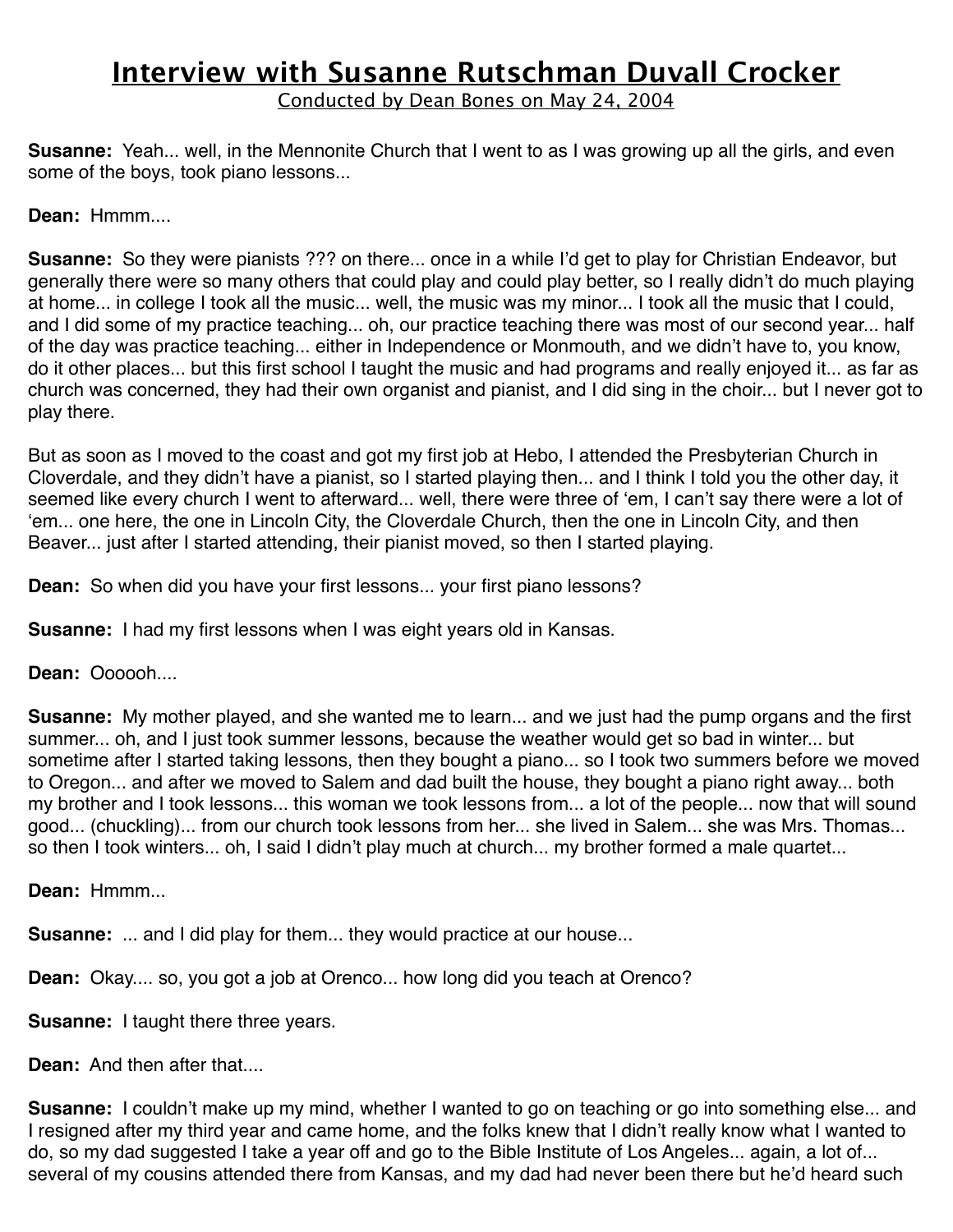Conducted by Dean Bones on May 24, 2004

good things about it, and he said he'd help me, so I decided, "Well, why not?" So, I did go, and I came back after my first year... I enjoyed it... and had every intention of going back, but in August, one of my friends at the Mennonite Church who was a teacher, had a letter from a friend that she had gone to college with, who was on the school board at Hebo and they needed a teacher... so they wrote to Alma to see if she was interested... Alma taught in Salem, and she didn't want to go... so, she showed me the letter... well, it just so happened that every summer my family would come to Neskowin for a week or two vacation, and when we first started coming, it was quite a trip, because at Rickreall, you had to go through McMinnville... this other road hadn't been built yet... but anyway, you went through McMinnville and Sheridan and Willamina, and then at Valley Junction you had to go to Hebo... and I'd always liked the little town of Hebo... it... the Forest Service was there, and... I don't know... there was something about it that I always liked... so, when this letter came we were scheduled for our vacation in about two weeks, so I talked it over with my folks and we decided, well, to go ahead and apply... if I got it, fine... if not, I'd go back to Los Angeles... well, I applied and got it and haven't left the coast... (laughing)

### **Dean:** So what did you teach?

**Susanne:** Again it was four grades and music. Now, when I taught first at Hebo, they just had the three classrooms upstairs in the main building... they had the basement, but I don't remember that they used... they had the furnace down there... but I don't remember... well, the library... I guess they did have the library... well, they just used two rooms, and one room was empty... and the gym was outside in a separate building... and a few years later... the school bus... they had a lean-to where... a carport, you might say... where the school bus was parked... and one New Year's Eve three of the high school boys needed gas, and they decided to swipe some from the school bus... and they didn't have a flashlight, and they were draining the gas into a can... and someone struck a match to see how much gas they had, and of course, there was a big explosion and the student under the bus got burned quite badly... but the whole gym went up in flames, and.... but... now I was teaching there then... I taught there two years, and... but that must have happened... I taught there two years, was married, then during the war years we moved to Lincoln City, and I taught in the schools... it wasn't Lincoln City then, it was all these little towns, and I taught in Taft, and I taught in DeLake and that was my first time of teaching where I just had one grade, and that was second grade, and music. And I got the big salary of \$90 a month... and I believe... yes... and that was for twelve months... up until then...

### **Dean:** Hmmmm...

**Susanne:** ... I had been... I only was paid for nine months... so I felt like it was a big promotion going there (chuckling).... but for a while I did... I always had one room... and the music... and then, my last two years there, they had me teach just music and it was at Taft... grade school at Taft, DeLake and Rose Lodge.

**Dean:** Hmmm... Okay, and then after that...

**Susanne:** Then in 1950 my husband's brother started logging... he and his brother-in-law... and my husband was a logging truck driver, and they wanted him to come and buy a small... short logging truck and haul logs for them, so we decided to do that... and I applied at Cloverdale and Hebo and Beaver, but there was no vacancies... so then I applied in Tillamook and I got a job teaching fifth grade in Tillamook... one year I taught fifth and one sixth, but no music... but I had checked with the county superintendent when I was looking for my jobs originally, and he knew I'd taught a lot of music and he knew I lived at Hebo, so after three years in town, he suggested that I go see the school board and see about teaching music in the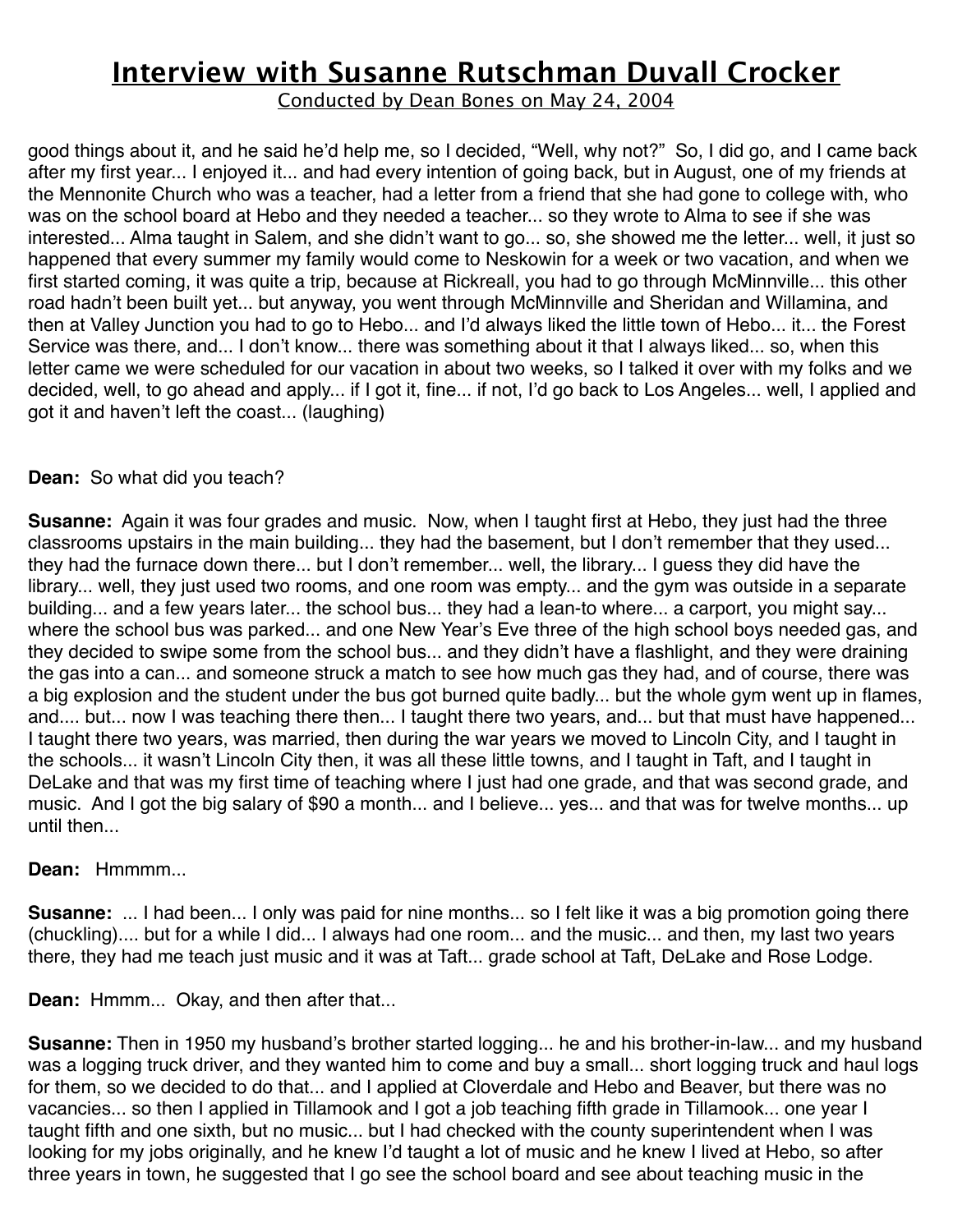Conducted by Dean Bones on May 24, 2004

schools in the south end, so I did, and I ended up teaching grade school music at Beaver, and Hebo and Cloverdale. And I think at first I was at Cloverdale three days a week and then Beaver was smaller... yes... Beaver just had four rooms and Hebo Three, so I'd be a half a day at Beaver and the other half at Hebo, and I did that for two rooms... then Beaver took in Rose Lodge and Blaine schools and they built the larger school...

**Dean:** You mean Hemlock and...

Susanne: Hemlock... Rose Lodge, Hemlock... yes... and Blaine... maybe Blaine had been coming down already by then... I think they had... but anyway... they were too big of a school for me just to be there half a year, so they offered me a job teaching fifth grade and music. So that's what I did. And I'm trying to figure out... I did that for either one or two years... then I was always interested in the slow learners... so I went back to college and took up Special Ed. I can't remember whether it was called Special Ed... but, anyway, that's what we called it... and by then Tillamook County had a supervisor of Special Education, and I really worked for them, and after I got my degree in that, my first job was at Hebo and they had all the children at the south end of the county in grade school come there to Hebo... and I can't remember whether or not music was involved... but that was one year... then they started a Special Ed class in Tillamook at the high school, so my supervisor moved me there, and they bussed all the kids from the south end into Tillamook... but I taught Special Ed in Tillamook four years, but there was a man that worked with me... the two of us... full time... we just had one room... and at the end of four years... Nestucca... the south end of the county... had enough high school students so they could start a class at Nestucca, so in 1970 I started teaching Special Ed at Nestucca, and did until 1981, when I retired. And the next year... or... during the summer I heard about Bethel Baptist having an ACE Christian School, and they needed a kindergarten teacher... and I can't remember if it was Cheryl... it was somebody from the south end... they were taking one of their children to the school, and I told ʻem to tell the principal that I'd be glad to teach until they could find a kindergarten teacher... well, it ended up I taught there then... they said that if I'd teach ʻem, I might as well keep on... so I taught there for two years... that was after my retirement... then they closed the school... for some reason... I can't remember the details... and the following year I tutored one of the students that... I'd taught kindergarten and first grade and helped with the music... but then the next year one of the students that I'd had, I tutored him, and the following summer Walt Budd from Hebo came to see me to see if I'd teach kindergarten at Hebo. So I ended up teaching kindergarten for... until ʻ92.

**Dean:** So.... how many years did you teach all together?

**Susanne:** At least 52... (laughing)… *(Note . . . Susanne actually taught for 54 years!db)*

**Dean:** And when you taught in Tillamook for the elementary... what school was that at?

**Susanne:** Liberty.

**Dean:** Ooooh... and... let's see... you didn't mention about teaching music outside of school... when did you...

**Susanne:** Oh....

**Dean:** When did you start doing that and... tell us about that...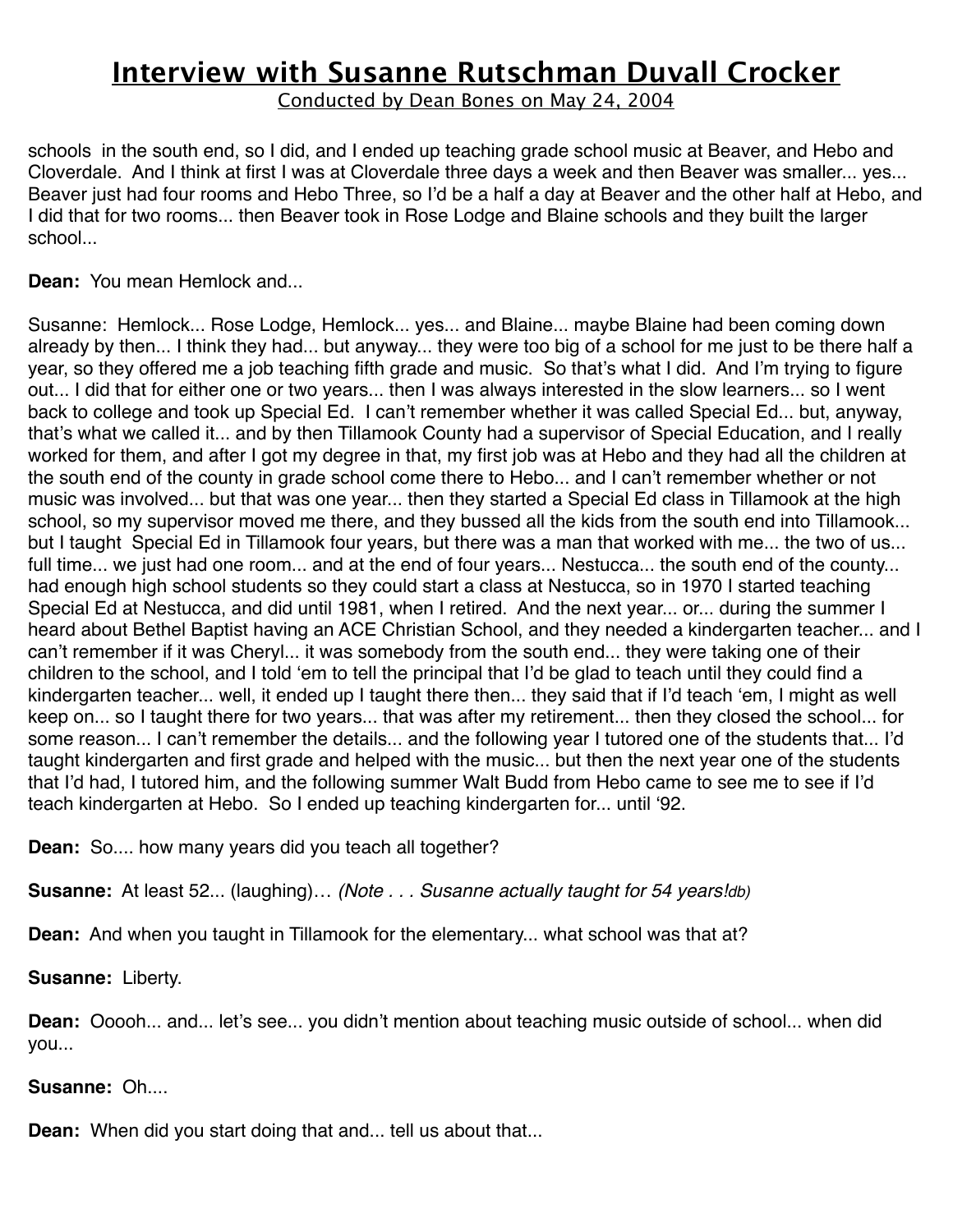Conducted by Dean Bones on May 24, 2004

**Susanne:** I have to think back... it was the middle ʻ50's... and my husband had a stroke and couldn't work, and we were used to two salaries... well, about then, Clarence Wanger was a piano teacher that lived in Pacific City...

**Dean:** Hmmm....

**Susanne:** ... and he never was very strong physically... his health got so bad that he couldn't give piano lessons any more... and in those days not too many people could afford to take their kids into Tillamook to take piano lessons, so people started asking me if I'd give piano lessons... so, I decided that I would, and I did it after school and kept getting more, so I'd do a couple... and it was just a half hour... do a couple before school and after school and Saturdays... before I knew, I had 36 students that I was giving lessons to. And I kept on... ʻ56 kinda' sticks in my mind... I think that's probably when I started... and I kept... and then my husband died in ʻ61... in 1963 is when I married Fritz and I had a ready-made family, so I gradually got out of giving piano lessons then.

**Dean:** Did you also give voice lessons?

**Susanne:** No.

**Dean:** No.

**Susanne:** No...

**Dean:** Susanne, when you first came to Hebo to teach, where did you live?

**Susanne:** I lived where Baumgartners live now.

**Dean:** Oooh...

Susanne: My future sister-in-law and family lived there... Margaret Duvall... Margaret and Wally Duvall... they had a dairy... and she was the one that was on the school board, and she was the one that wrote to my friend in Salem, ʻcause they'd gone to college together... she was... had been a school teacher... she taught at Cloverdale...

**Dean:** So, let's talk then, about your first marriage. How did you meet your husband, and what was his name?

**Susanne:** His name was Glenn Duvall, and I met him there where I was staying... he... a few months earlier had just gotten out of the hospital... he'd been in the hospital in Salem for a year with rheumatoid arthritis...

**Dean:** Hmmmm...

**Susanne:** ... and I don't remember what he did... oh, he stayed with an aunt of his in Salem... but he had... he didn't like it in Salem, and... I really can't remember the circumstances completely of how it came... but right at first he stayed with Margaret and Wally, too. So that's the way we got acquainted.

**Dean:** And when did you get married?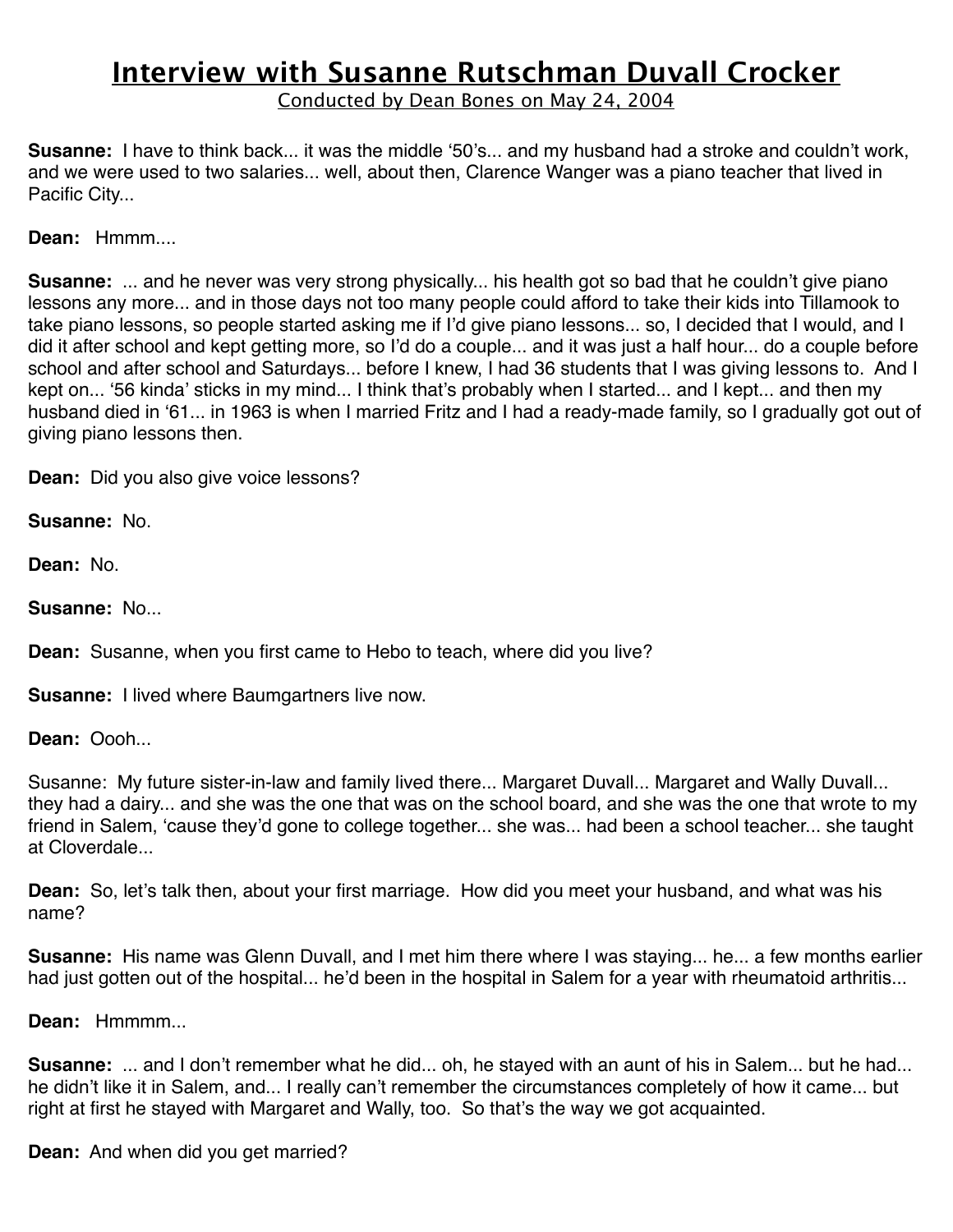Conducted by Dean Bones on May 24, 2004

**Susanne:** We were married a year... a little over a year later in 1941... we met in ʻ40 and were married in  $41.$ 

**Dean:** So tell us about Glenn...

**Susanne:** Really don't know what to say... (chuckling)... he was quite short and was very self-conscious about it... and always seemed to think he had to prove himself, that he was as big and as good as everybody else... and that sort of colored his life... he never had gone to church much, but he did at the start... when we went to together, and he did make a profession of faith, but... and really... now, I was thinking of when we moved... well, even in Lincoln City, and then here at Beaver... he never was asked to do anything, and I always felt... well, probably one reason was we didn't join either one of the churches... and I don't know if they had a policy that church members worked... but I always felt badly that here I was playing the piano and was involved, and he was never asked to do anything.

**Dean:** Hmmm.... did he work in the woods, then?

**Susanne:** He always was a truck driver... he was a good truck driver... he had a good reputation as far as being a driver...

**Dean:** And you mentioned he had a stroke...

**Susanne:** Yes... he had a stroke when he was 46 years old, and he lived six years after that... but he always had to take so much medication... I'm gonna' open...

**Dean:** Yeah, you can do that...

**Susanne:** He had to take so much medication for pain, that it finally started affecting all of his organs...

**Dean:** Hmmm....

**Susanne:** And all of his organs just started failing...

**Dean:** How was that time for you, Susanne? What was that like for you?

**Susanne:** It was very traumatic... it really was... and the last few months I know... I was teaching at Hebo then... and every recess I'd rush to the office and call to see how he was at home, and then... I'll never forget the Christmas in 1960... he was in the hospital, and this was a week before Christmas, and the doctor left word that he wanted to talk to me... and then he said that Glenn's time was limited... he could go any time, or he could live for a couple years... and I'll never forget that Christmas... you know, what do you buy somebody when you've been told they're not gonna' live? And I didn't tell my family, but I did tell his family... but then eventually, after Christmas I told my family... but we just lived each day, you know... and he ended up living six months...

**Dean:** Hmmm...

**Susanne:** And the one thing that hit me was July... when he died... the one thing that helped me... I was taking a couple college courses at... in Tillamook... that they were offering, so that helped... and those were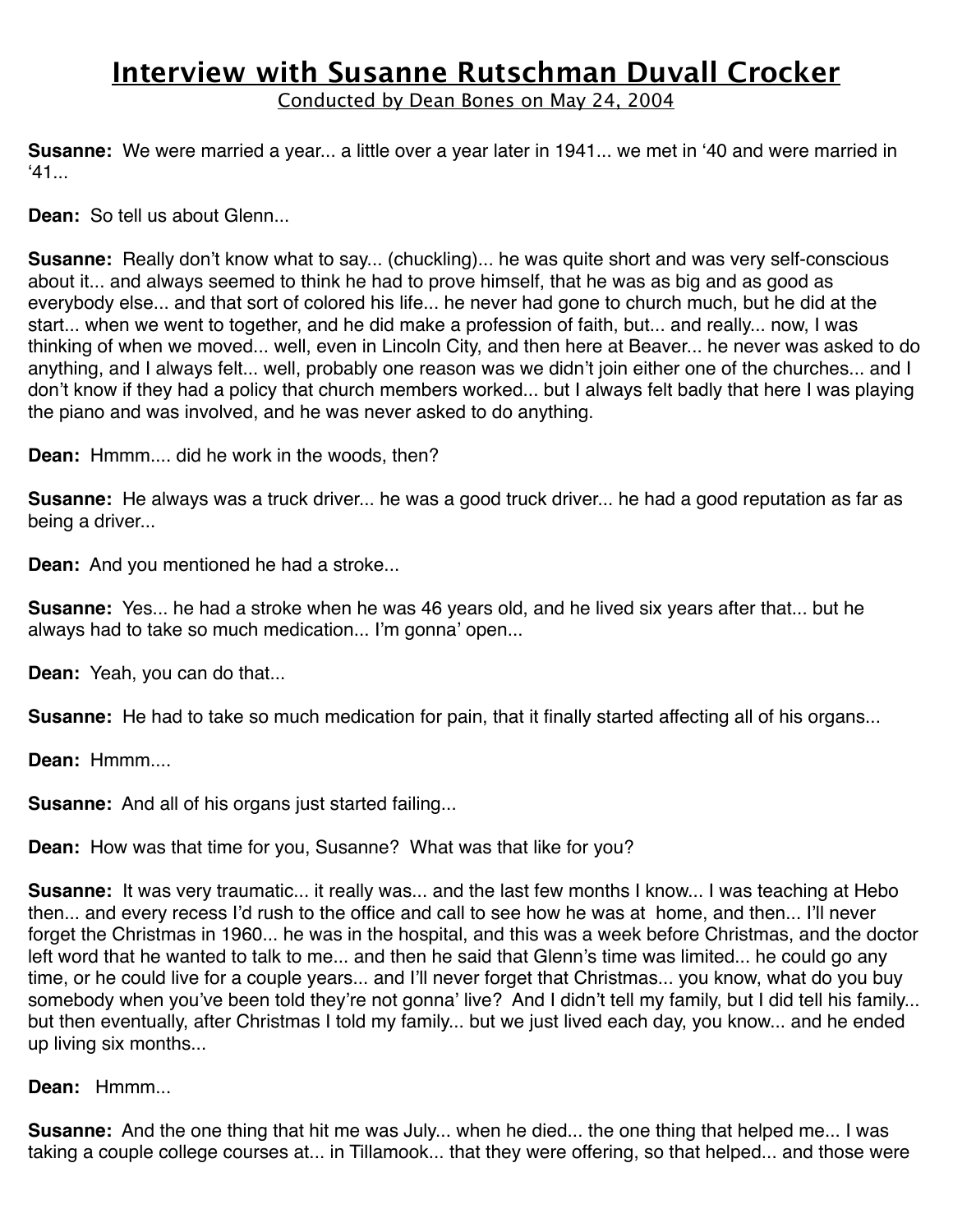Conducted by Dean Bones on May 24, 2004

the days yet of the records, and the one song that I played over and over was "What A Friend We Have In Jesus", and I'd start every day playing that...

(end of first tape)

**Susanne:** ... but anyway, I'd start almost every day playing "What A Friend We Have In Jesus", and that really helped me get through...

**Dean:** Hmmm...

**Susanne:** But that first summer was very hard.

**Dean:** And then, how long was it before you married Fritz?

**Susanne:** Two years.

**Dean:** And tell us... so, when did you marry Fritz, then?

**Susanne:** I married Fritz in September of 1963.

**Dean:** Okay, and it's Fritz Crocker...

**Susanne:** Yes.

**Dean:** And.... tell us about Fritz.

**Susanne:** Well, I'd known Fritz a long time, and had all of his children in school... and it was in 196... oh, and teaching music, I also taught square dancing... and then they started having square dance classes... well, it was at the Rose Lodge Grange Hall... they had square dancing.... dances... and Margaret, my sisterin-law... and Gary her son, went there a lot... I don't believe Wally did too much... I think... he was a good dancer, but I think his hearing was bad, so he didn't square dance as much... but Gary and Margaret did and they started asking me... so I started going, and Fritz was there, also... and his wife had left him... had taken off with another man... and he started square dancing... so that's the way we started getting acquainted... and so you might say our courtship was mostly square dancing...

But he knew I was a Christian and that the Lord meant a lot to me and that I went to church every Sunday... I didn't invite him, but he asked me if he could start going to church with me... so that was great, and so he did... and we kept square dancing... so, but... you know, the kids... we'd be going to games and everything... we gradually got out of it that way... and then when he joined... we joined the Gideons... ʻcourse, we didn't have time for any of that after that... but he liked to be involved in things, and when he was... I can remember the night when he received a phone call asking... telling him about the Gideons... and asking him if he'd like to come to a dinner... and he talked to me about it... well, all I could really remember... I knew basically what they did... but I remember at the Mennonite Church it was more the older men... but I thought it would be good... and then he went to the meeting, and came home and said he'd joined and I felt that was fine... well, then the following Saturday he told me he had to get up early... he was going to a prayer breakfast in Tillamook... I thought, "Well, that's okay..." we always had a bunch of stuff we were going to do on Saturday... but lo and behold, it was going to be every Saturday, and I didn't like that at all... thought that we'd never get anything done, because after the breakfast he'd go shopping and it'd be almost noon before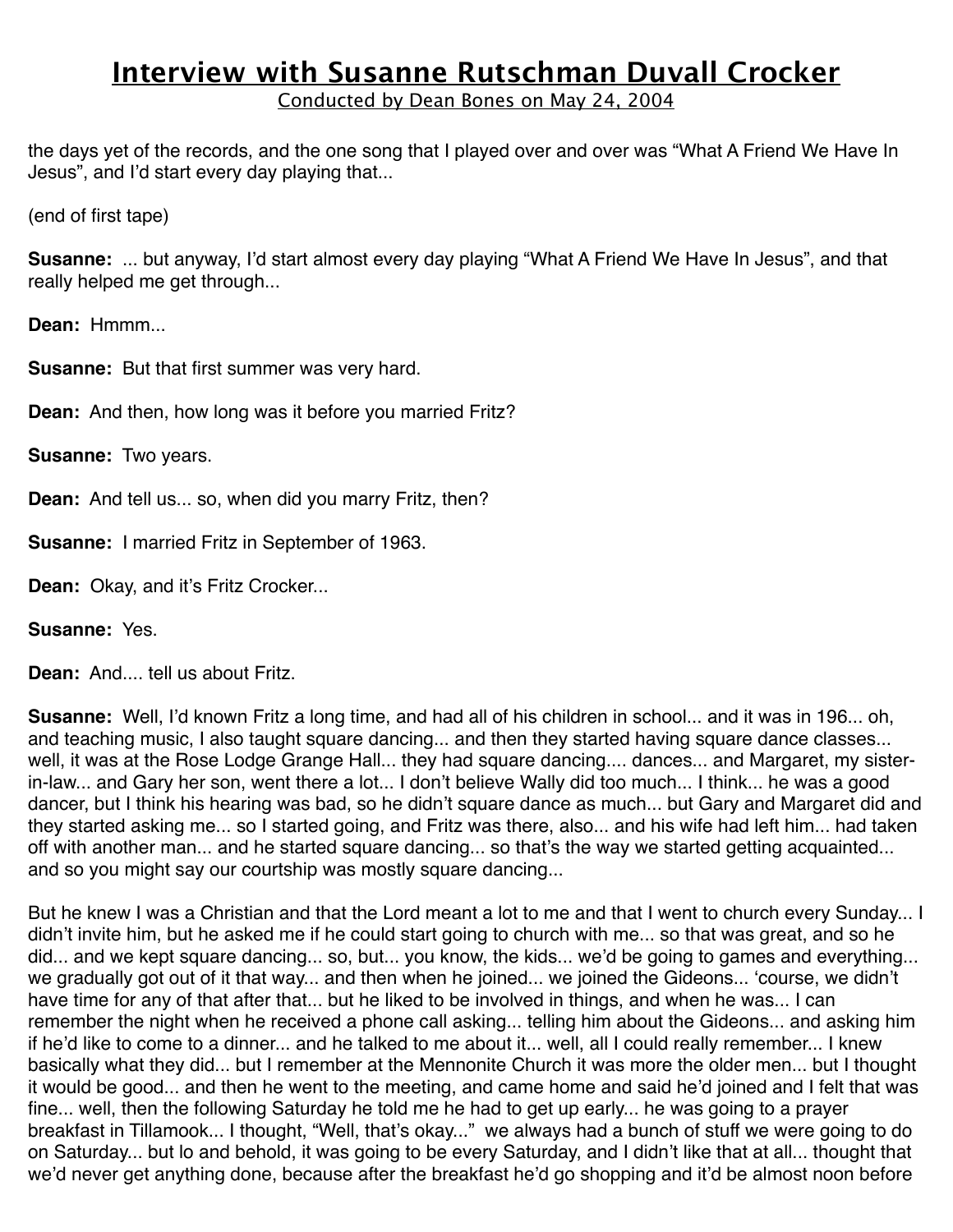Conducted by Dean Bones on May 24, 2004

he got home... but right away I could start seeing a change... how he was drawing closer to the Lord, so then I was glad that he was going to the prayer breakfasts and of course I joined the auxiliary... and then they started having... after a few years in the Gideons, then they started... the women started joining the men at the breakfasts... we have our own prayer meetings, and I still go to it almost every Saturday...

### **Dean:** Hmmm.... anything else about Fritz that would help us to know him?

**Susanne:** Hmmm... he liked to do things... help people out... especially mechanically... oh, he was a man of hobbies... and he always felt that if somebody made something, or did something, he could do it, too... and he was going to take an early retirement... he was gonna' retire at 62... and he'd started saving the... see, he was the millwright at the plug mill... and every once in a while they'd get some logs in that had a burl or an attractive knot, and he would cut that off and bring it home... he had a whole pile of those... in those days that was quite a popular art... he was a welder, and he wanted to go into welding... the welding art...

The first hobby he took up after we were married, though, was rock hunting, and I'd forgotten how that started... but I can remember getting... at that time he worked graveyard... he'd get off work at 12... I'd sleep ʻtil 12... he'd come home, shower and shave and change clothes... we'd take off... I'd drive him... he'd sleep, and we'd go to eastern Oregon... different places and hunt for rocks... and then he bought a rock saw and he had a... this machine that he put the rocks in and it turns... you put water in... I've forgotten what it's called... but anyway, he bought all kinds of rock equipment... he made jewelry... I still have jewelry that he made... and I have a few rocks in the yard that he had found, and I brought from the other place... but he liked to be busy, and he never would be bored with all his hobbies...

**Dean:** And you got a ready-made family, you said.

### **Susanne:** Yes.

**Dean:** Tell us about the family...

**Susanne:** Well, three of 'em lived with us... the youngest went with her mother, but the three older ones... well, Ken... the oldest one, was married... and so, like I said before... six weeks after we were married, I was a grandmother... but all I knew to be was a teacher, and I came home and I was a teacher... and also where their mother was living, I didn't want the kids to feel that I was trying to push their mother out of their lives, even though she'd left ʻem... and so we really had difficult times... well, when we were married, Linda, who was in the eighth grade was the only one staying... to be staying with us... but two weeks after we were married, Jimmy, who was a senior in high school... oh, and he had a job on a dairy and he stayed with the people and was only going to be home every other Sunday, but he wasn't going to be sleeping at our place... and I just had a small two bedroom house... but two weeks after we were married, Jimmy was in a bad wreck... somebody had pulled in front of him and Jimmy hit him... and he received a bad head injury... had a big cut in his forehead...

### **Dean:** Hmmm....

**Susanne:** ... so after he got out of the hospital... course he lost his job... he moved in with us... so Fritz started building on when he could... now that was September... and Ken, like I said, was married... the following January... the sixth of January... he and his wife were going to Salem to a movie one evening, and they met a car, and a deer ran in front of the other car, and the car swerved to miss the deer and hit Ken head on... his wife was killed and he received a bad hip injury... and he was in the hospital for a month...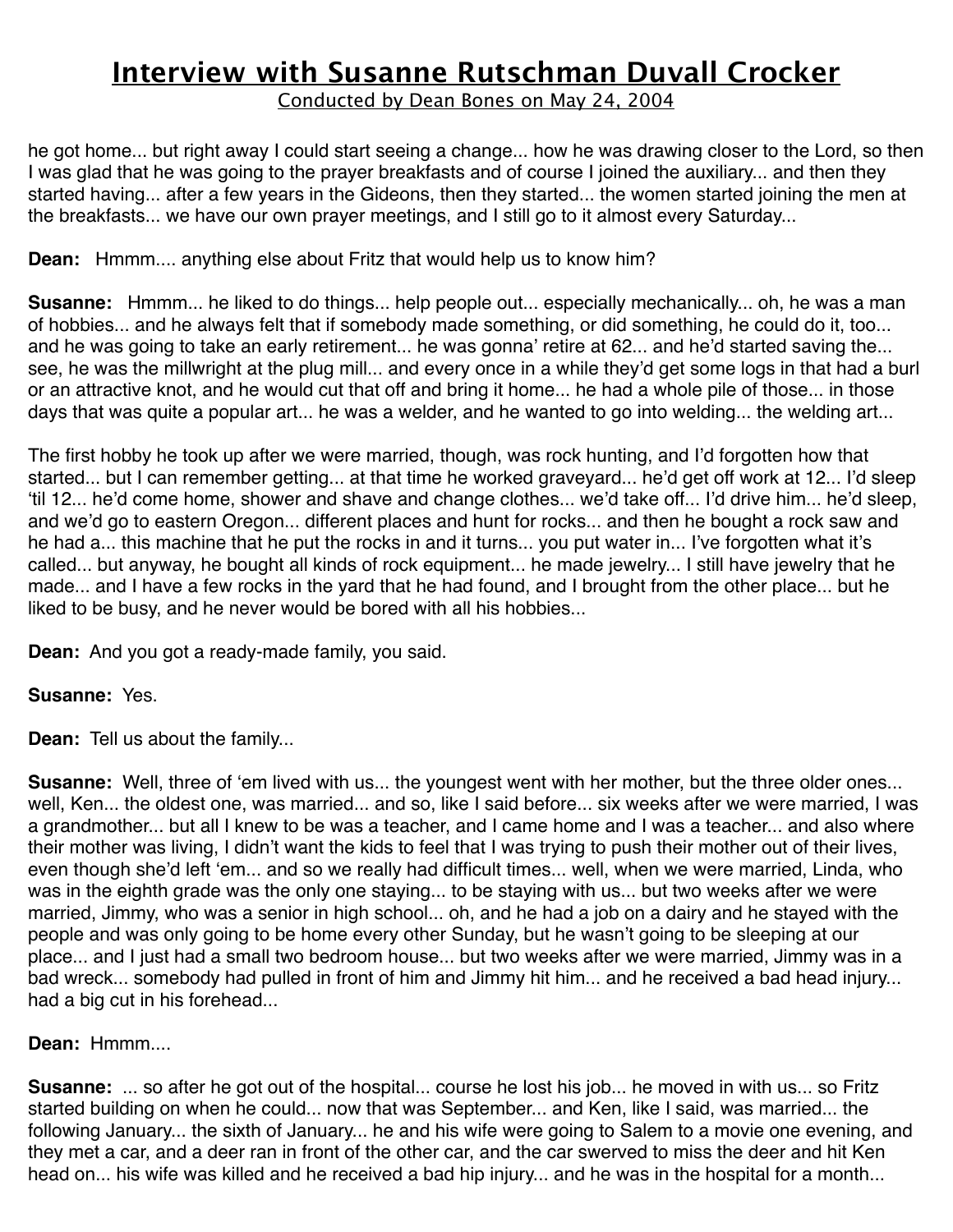Conducted by Dean Bones on May 24, 2004

then he moved in with us... then Fritz's mother... now, then, this goes to summertime... Fritz's mother was taking care of Frank Owens... he was bedridden... and he died in July... and she moved in with us... and (chuckling)... Fritz kept building on to the house, and Ken was getting along much better, and I think he was back at work, and... but Fritz got an extra bedroom built up above our carport, and things... we were all speaking, but, you know, (chuckling) things could have been better... but gradually, one by one, they left... Jimmy joined the... he graduated in July... or June, and the following January he joined the Air Force, and sometime in through then his mother got a job as a nanny, and then the following May or so Ken remarried, so then it was just the one. But we were all determined that we gonna' get along, and today we're the best of friends, but we still shake our heads when we think of... well, they said they gave me a bad time, and I always say, well, I gave them a bad time (laughing)... but, we are... we're really a fairly close family...

**Dean:** Soooo... tell us about Fritz and his death and those circumstances, if you can do that...

**Susanne:** Yes. I don't know if you want to call it a hobby or not, but aside from his hobby in working with the Gideons, he loved to go elk hunting, and every fall he and Ken and Ken's son and Linda's husband, Don, always planned an elk trip... they really always depended on Fritz... relied on Fritz to figure out the place... and they found this one place about forty miles north of Enterprise in eastern Oregon, and... oh, and we'd bought... and this was in 1985 in November... in that fall we'd bought a small motor home and he wanted me to go with them, so I arranged to take a week off of school to go there, and so we got all set up in camp... Ken's wife went along, too...

And one thing Fritz always did when we went camping, he did all the cooking... never cooked at home, but he always cooked... and this particular day he and Ken were still in the camp... Fritz wanted to do some rearranging of his food supplies, and I don't know... different things... and then his grandson came... grandson and Don... it seems like there was another person... a friend... because it seemed like there were three... anyway one of ʻem came back to camp and said Ken Jr. had shot his first elk... it was way down in the bottom of a canyon, and they needed Fritz and Ken to come and help quarter it and then carry it out... so they got ready to take off, and I told Fritz, "Now, you be careful." ... oh, that fall, I had a feeling that his heart was giving him problems, because going back to 1963... it was in ʻ64... no, it wasn't it was two years after we were married... he had his first heart attack...

### **Dean:** Hmmm....

**Susanne:** ... and after that, he always had a physical at least every... if not every six months at least once a year, and that fall he kept putting off his check up, but I had a feeling his heart was bothering him... when he was gonna' leave, I said, "Now, you be careful." And I grabbed Ken and I says, "Now, you watch your dad." And so they both said, "Okay." And they took off... and they were gone about a couple hours, and Ken came back and he talked to his wife and she came in and said that Fritz had just died of a heart attack...

But what had happened... he started down the canyon with ʻem, and he told ʻem that his left arm was bothering him, so he thought he'd better go back to camp... and they wanted him to wait there ʻtil they got back, and he says, "No, I'll be okay,"... oh, he wasn't gonna' go back to camp, he was just gonna' go back to the pickup, and they went down... the rest of ʻem quartered the elk and came up... they found him alongside of the trail where he'd had his last heart attack... and then after we'd got back here, Vern and Jerry Powers came to see me, and Vern said that the previous May he and Fritz had been... well, I, you know, told you about it... but one day they had been cleaning the cemetery and that's when he had said that when it was his time, he hoped he was doing something that he liked, like serving the Lord or the elk hunting... and this was... he died on the Tuesday before Thanksgiving, and on Thanksgiving day, he and I had planned to leave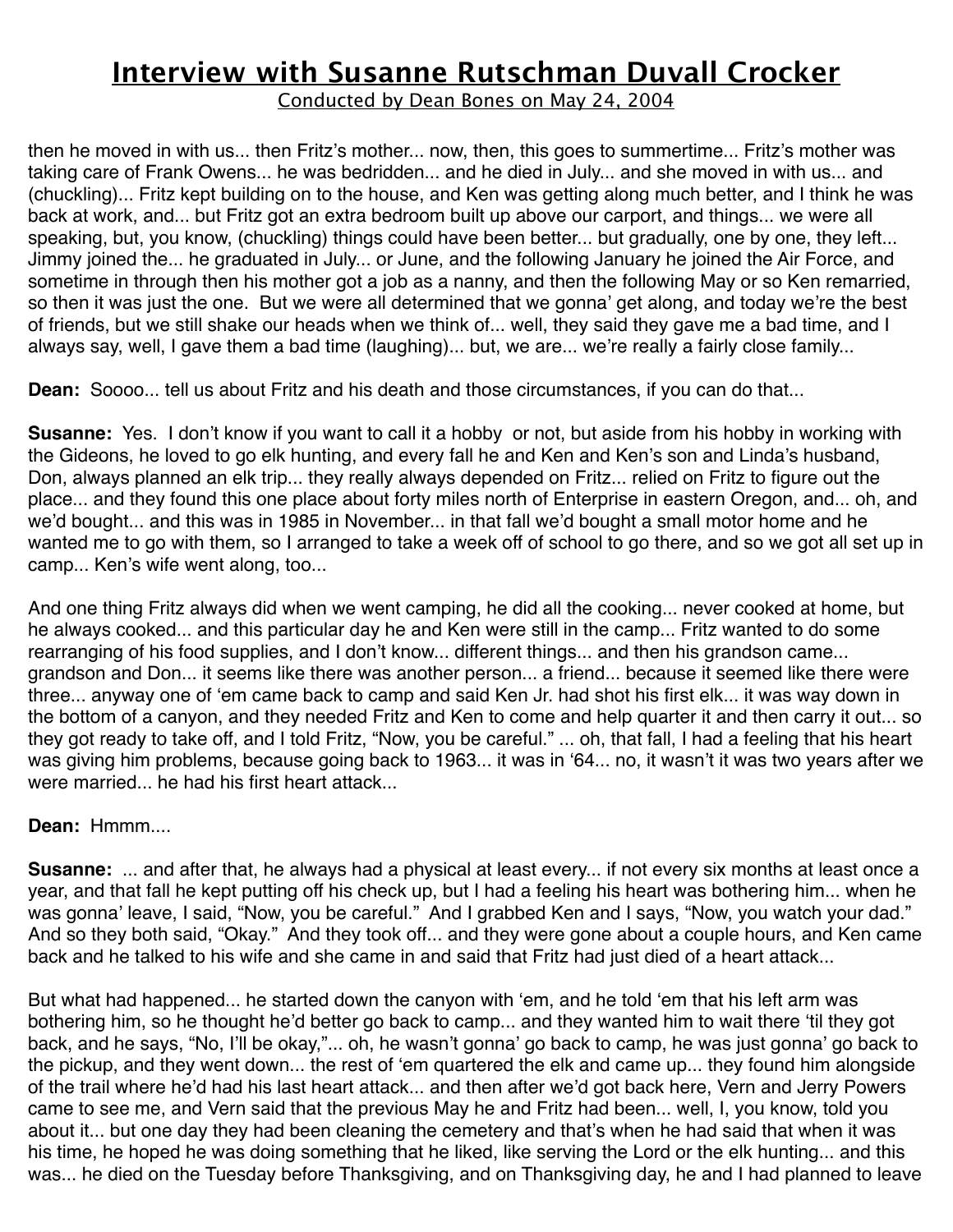Conducted by Dean Bones on May 24, 2004

for Baker City... he was state chaplain of the Gideons then, and the state cabinet had asked him to go to Baker City to meet with the Gideons there, and he had scheduled a meeting for Friday... so on this trip, he was elk hunting and he was gonna' be serving the Lord... and that just... when Vern told me that... it just... I just couldn't be sad and weepy, because it was just the way he wanted... God had answered his prayer... so I never did grieve for him like I did Glen, because all I can see on Fritz was he was where he wanted... he had been doing what he wanted...

**Dean:** And what year was that again?

**Susanne:** That was in ʻ85...

**Dean:** And since then, Susanne, you've just sat around in your home and done nothing, right?

**Susanne:** Yes... (laughing)... right...

**Dean:** Yeah... what other thing... what have you been involved in since then?

**Susanne:** Well, outside of the church, of course, it's been Gideons... he and I were both on the state cabinet when he died, and I was... about 1983 I was elected state secretary-treasurer, and he was elected treasurer... no, it was ʻ82, because you can hold an office for three years in the Gideons, and then at our state convention in September of ʻ85, he was elected state chaplain... and I didn't have an elective office, but I did have the state appointed office... and then after he died, the following September, I think it was, I was elected state chaplain, and I always felt where he had been, they just felt maybe I should carry on... but I had been... I really was active in the state until... oh, it's just been the last few years... but I still help in our area... and then as well as meeting here... and then involved with the church... music... and...

**Dean:** So, let's talk about the church... starting out, you worked as piano player...

**Susanne:** Yes...

**Dean:** Okay, then what other... and you've done that forever...

**Susanne:** Since 1951...

**Dean:** Okay... what else have you done in the church? What have your activities been?

**Susanne:** Uh...

**Dean:** And this is Beaver Community Church, mostly...

**Susanne:** Yes... I was teacher of the... I can't remember... was it high school, or junior high... hmm... it was high school... ʻcause... well, there were about eight... well, you know, we didn't have a lot... oh, and we did plan... we did go on field... you might say, field trips... we did this... and once they... someway, we... they were interested in different religions, and I checked with the church board and they gave us permission... and one Sunday we went to the Catholic church... and I talked to the priest and told him I was going to bring my class...

**Dean:** Sunday School class?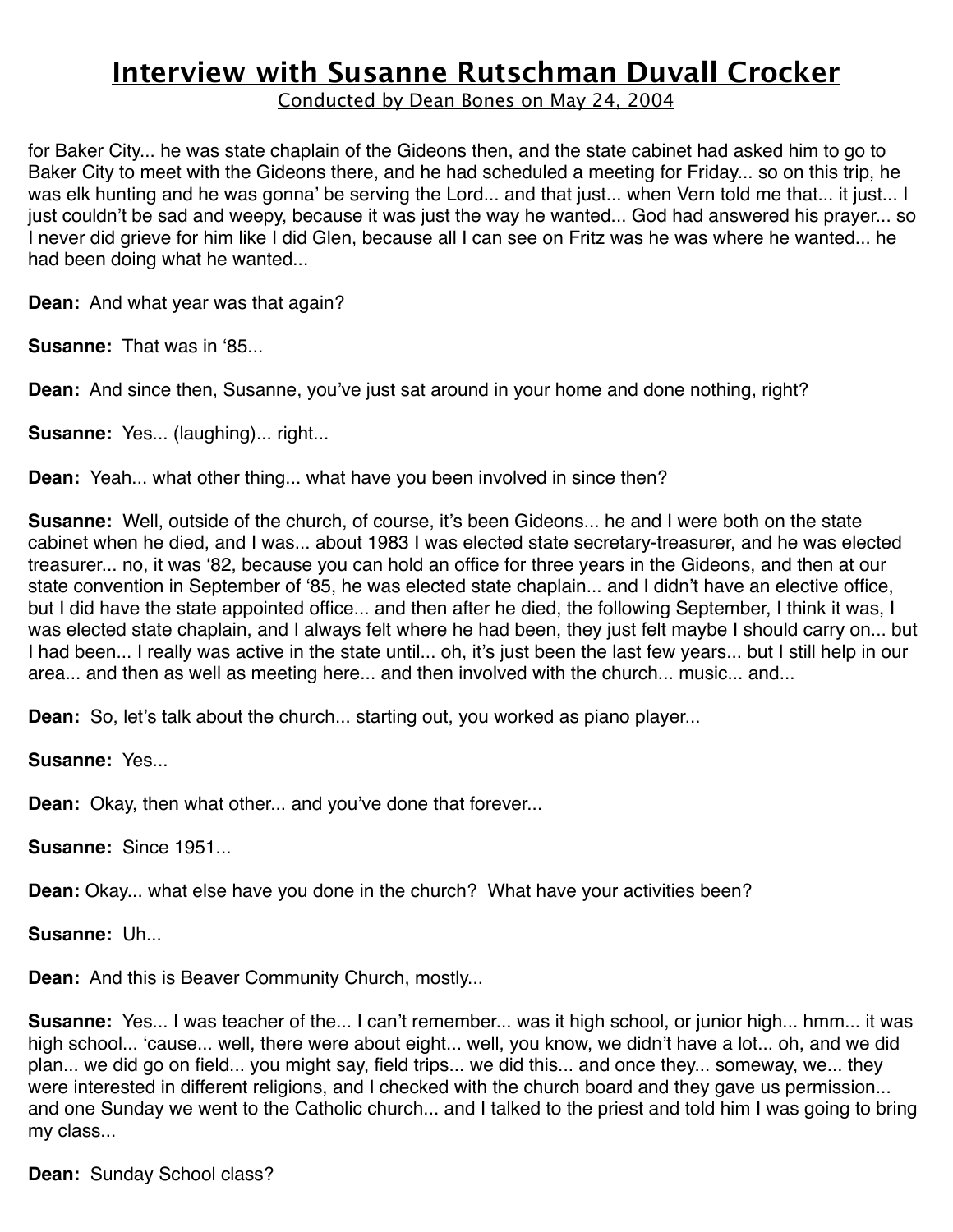Conducted by Dean Bones on May 24, 2004

**Susanne:** Uh, huh (yes)... Sunday School class... and then he talked to us afterwards, and then one Saturday we went to the Seventh Day Adventist church... well, those were the only two... you know, different religions... so... and I served on the missions committee... those were the days when we used to have a mission conferences for the weekend... I was talking about that at Lifeliners the other day, and there were two or three times where we had... we served the Indian fry bread... we had missionaries from... well, it might have been when Doris came back from Honduras... but that wouldn't be Indian bread... no, when she came back from Southwest Indian School... but anyway... they're talking about maybe doing something where we can have Indian fry bread through the Lifeliners... or maybe when the house comes in September... I've served on the social committee for umpteen years...

**Dean:** Did you start Fun, Food and Fellowship?

**Susanne:** I started Fun, Food and Fellowship...

**Dean:** And the purpose of that was what?

**Susanne:** Genevieve King and Carolyn Merchant both liked to play games, and they were both somewhat handicapped, so I talked it over with some women and wondered if we couldn't meet about once a week here at my house and we'd play games, and so we did... oh, Esther Richwine... that was really centered around her... and... because then Carolyn and Genevieve weren't quite so handicapped. Then we just kept it up. But now... Well, once every three months we meet at the church, but otherwise we go in the homes.

**Dean:** Okay... what was the thing you started with taking trips... what was that... Seniors and Friends, or something?

**Susanne:** Oh, that was Senior and Friends...

**Dean:** Didn't you start that one, too?

**Susanne:** Yes... I started that... I was trying to think who... oh, Jerry... uh... oh, there in Portland...

**Dean:** Urbach...

**Susanne:** Urbach... it was when Urbachs were here...

**Dean:** And what was the purpose of that?

**Susanne:** We might have even started, basically, before that... that was after Jerry Kennedy moved to Washington... we planned a trip up to there one weekend... and as far as a purpose behind a trip was... just another way to have fellowship and have a good time... see an interesting spot here in Oregon...

**Dean:** Didn't you organize them all, too, just about?

**Susanne:** We talked about going... going shopping... and this was over Veterans' Day... and I don't remember if I did the first one, but I can remember I did it for several years... and we always went on Veterans' Day, then Laurie, I think, took it over...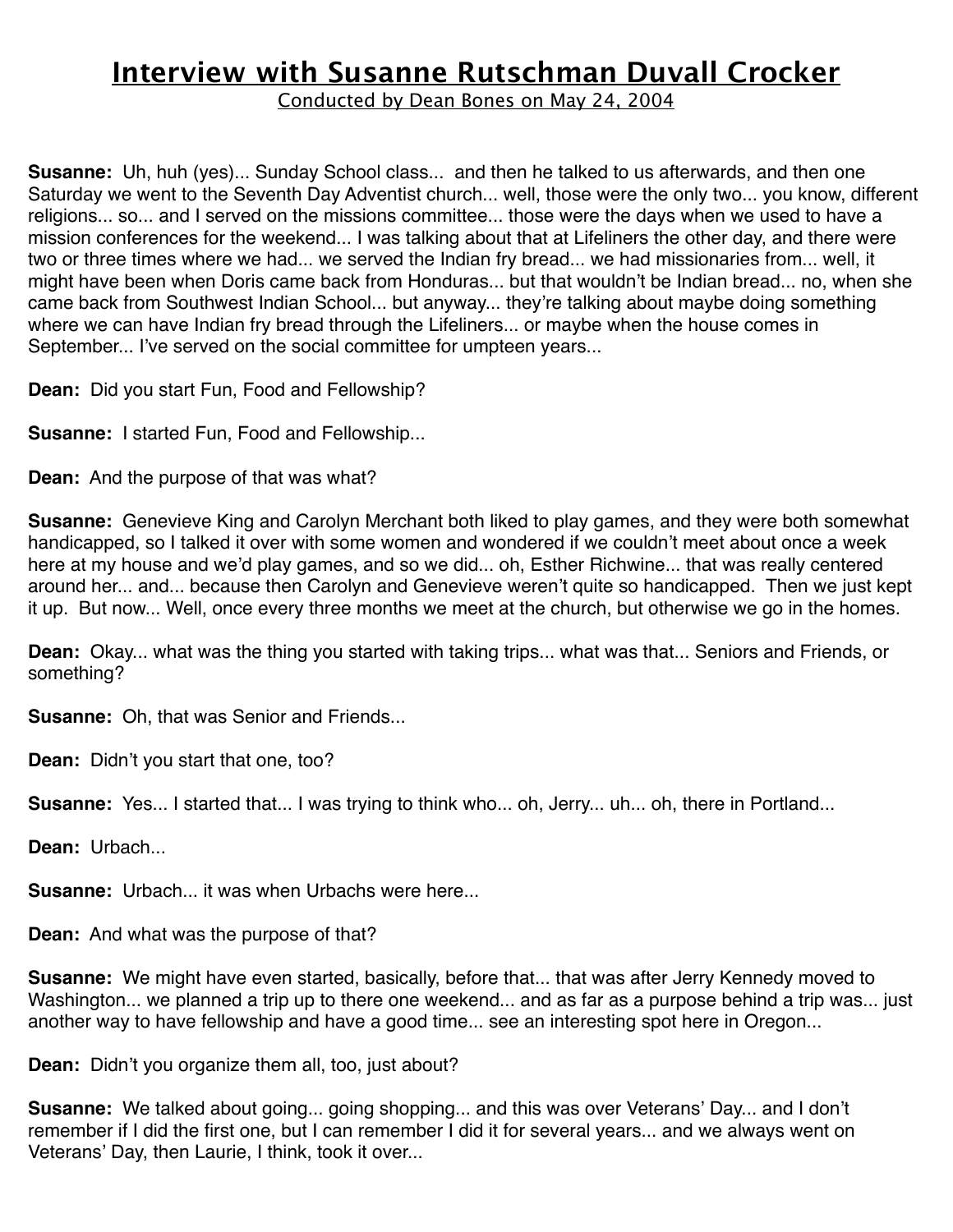Conducted by Dean Bones on May 24, 2004

**Dean:** What about Lifeliners... is that another one of your ideas?

**Susanne:** No... no

**Dean:** Okay...

**Susanne:** No... Lifeliners... and it's only been... the name Lifeliners has only been the last few years... I can't remember what it was called first... but it was when Dean & Lita Strong were here... and when they left... they felt called to the mission field... and they became involved with World Gospel Mission... and World Gospel Mission had a women's organization...

**Dean:** Oh, the prayer band, you mean that used to meet...

**Susanne:** It was a prayer band... but it seems like it was even called something else before that...

**Dean:** Hmmm....

**Susanne:** ... but, the women did... even before that, the women of the church did meet and make quilts or did, you know, missionary type things... but when the Strongs joined World Gospel Missions, that's when the women organized into the prayer band... and I didn't start going until after I retired, and I was teaching at Bethel Baptist at the school... because from the school, then I'd stop... I'd go to where ever the prayer band was meeting that month...

**Dean:** Did you also go to the Southwest Indian School?

**Susanne:** Yes... I went one year by myself... one work team... and then was talking to Barb Yates about it one time and that was after her husband died... it sounded good to her, so then she joined... we went three years... and we talk about it... we don't know why we stopped going... because we really enjoyed it...

**Dean:** And what did you do there?

**Susanne:** Whatever had to be done at the school. We did spring housecleaning, you might say, in the school rooms, you know... cleaned it from top to bottom... we worked some in the kitchen... cleaned dormitory rooms... rearranged and reclassified some of the books in the library... and we did other things with the books... I can remember the books, but I can't remember what we did... and then they'd always take us... one day we'd go out on the reservation somewhere, you know, and show us the sights... and Sunday... one Sunday we would go to... we would visit an Indian... a church that was basically just the Indians attending...

**Dean:** What do you... what lessons do you hope your students learn from you the most?

**Susanne:** Be kind and respectful to each other.

**Dean:** And Susanne, when we go into the cemeteries... mainly what we see is we see a person's name and we see a year and a dash and a year. What do you want people to remember of you in that dash... what do you hope that Susanne Rutschman Duvall Crocker is remembered for?

**Susanne:** Oh, maybe that she liked to help people... liked to do things for people...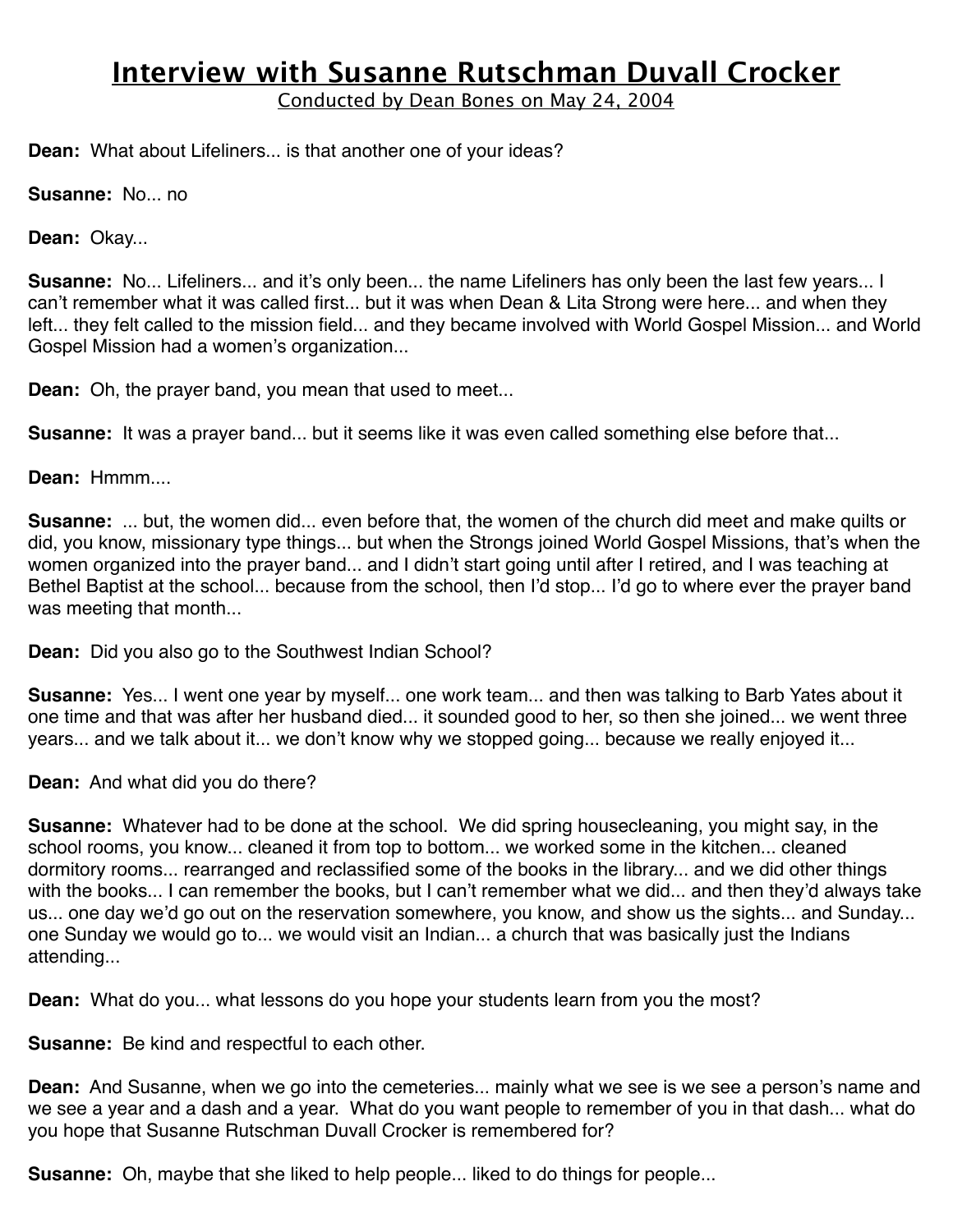Conducted by Dean Bones on May 24, 2004

**Dean:** And that she loved her Lord, for sure...

**Susanne:** Yes... I'm sure that if I didn't love the Lord, then I wouldn't want to do things for people...

**Dean:** Right...

**Susanne:** And I know I constantly... by constantly I mean almost daily... thank the Lord that he put me in a Christian home...

**Dean:** Um, hum (yes)...

**Susanne:** ... where I was taught from the very first that the Lord was important, because I can remember... well, Sunday mornings I was very hyper, and I'd never sit still, and I can remember being taken out several times and given a swat because I wouldn't sit still... so I didn't get much out of Sunday mornings, but Sunday nights... and we always went Sunday nights... and I'd put my head in my mother's lap, and supposedly go to sleep, but that's when I listened to what was... the sermon...

**Dean:** Hmmm...

**Susanne:** ... we would be first in Christian Endeavor and then there'd be a session where we'd be all together... but that's when I can remember that... that's where I learned I needed to love the Lord and serve Him...

**Dean:** Hmmm... that's wonderful...

**Susanne:** ... from back just as far as I can remember...

**Dean:** Susanne, there's one thing you forgot to mention... you forgot to mention your fav... your most favorite piano student... (giggle)...

**Susanne:** (Laughing out loud...)... the one who has the mind... had a mind of his own!

**Dean:** Uh... yeah! (more laughing)... do you . . . just as an add on... is there anything else you'd like to add?

**Susanne:** Well, I was going to say... I was telling you how from my earliest days I knew that I need to love the Lord and accept Him, but when I first started teaching, and was on my own, I can't say I strayed away, but where I was on my own, I had to try things...

**Dean:** Uh, huh (yes)...

**Susanne:** ... and I never was perfect... there was a lot of things that I did that I wished that I wouldn't have... but it seems like I wanted to try it, but I knew right away when I did try it that wasn't anything that I wanted. Okay, now what was it, again?